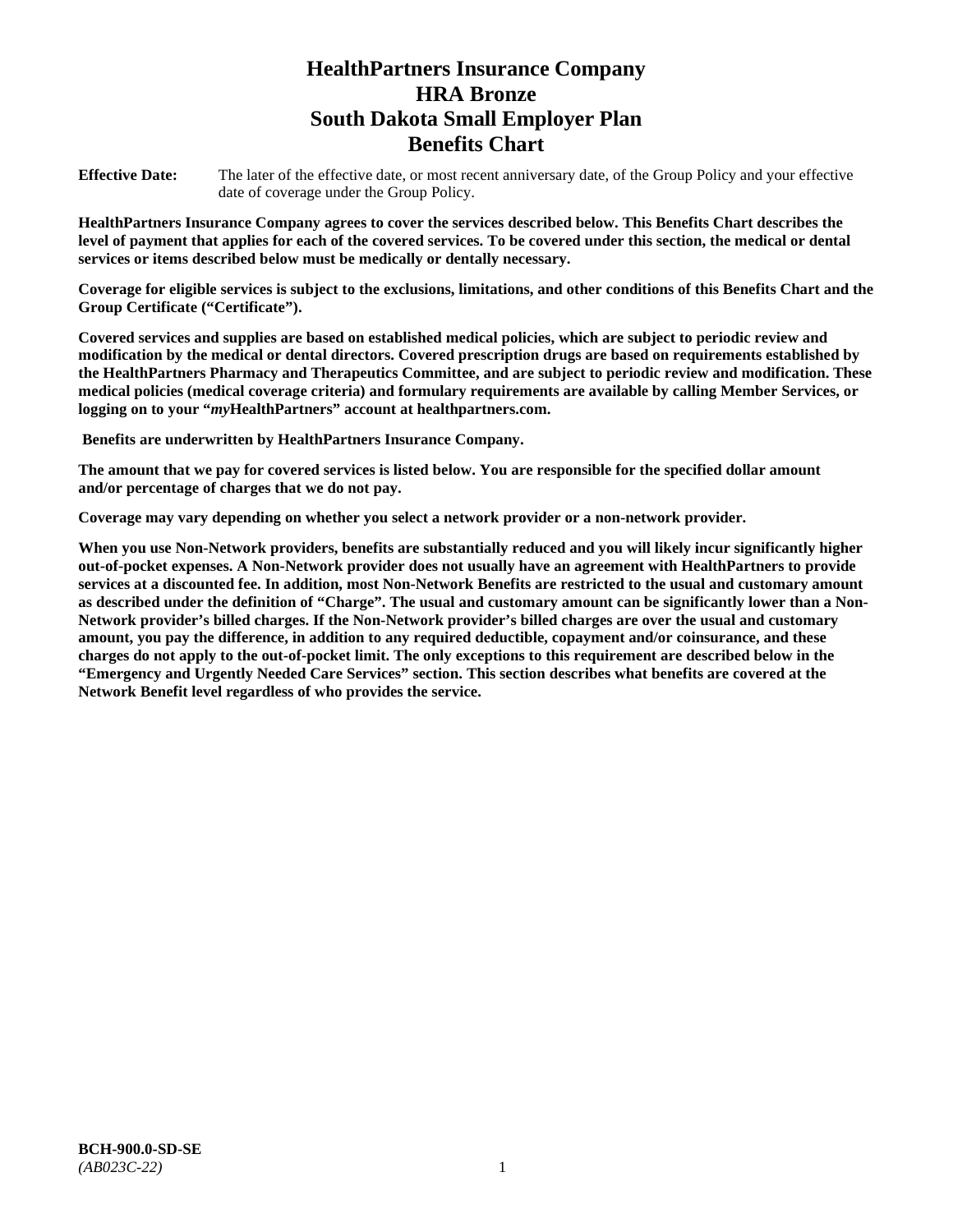# **These definitions apply to this Benefits Chart. They also apply to the Certificate.**

| <b>Biosimilar Drug:</b> | A prescription drug, approved by the Food and Drug Administration (FDA), that the FDA<br>has determined is biosimilar to and interchangeable with a biological brand name drug.<br>Biosimilar drugs are not considered generic drugs and are not covered under the generic<br>drug benefit.                                                                                                                                                                                                                                                                                                                                         |
|-------------------------|-------------------------------------------------------------------------------------------------------------------------------------------------------------------------------------------------------------------------------------------------------------------------------------------------------------------------------------------------------------------------------------------------------------------------------------------------------------------------------------------------------------------------------------------------------------------------------------------------------------------------------------|
| <b>Brand Name Drug:</b> | A prescription drug, approved by the Food and Drug Administration (FDA), that is<br>manufactured, sold, or licensed for sale under a trademark by the pharmaceutical company<br>that originally researched and developed the drug. Brand name drugs have the same active-<br>ingredient formula as the generic version of the drug. However, generic drugs are<br>manufactured and sold by other drug manufacturers and are generally not available until<br>after the patent on the brand name drug has expired. A few brand name drugs may be<br>covered at the generic drug benefit level if this is indicated on the Formulary. |
| <b>Calendar Year:</b>   | This is the 12-month period beginning 12:01 A.M. Central Time, on January 1, and ending<br>12:00 A.M. Central Time of the next following December 31.                                                                                                                                                                                                                                                                                                                                                                                                                                                                               |
| <b>Charge:</b>          | For covered services delivered by a network provider this is the provider's discounted<br>charge for a given medical/surgical service, procedure or item.                                                                                                                                                                                                                                                                                                                                                                                                                                                                           |
|                         | For covered services delivered by non-network providers, a contracted rate may apply if<br>such arrangement is available to HealthPartners.                                                                                                                                                                                                                                                                                                                                                                                                                                                                                         |
|                         | For the usual and customary charge for covered services delivered by non-network<br>providers, our payment is calculated using one of the following options to be determined at<br>HealthPartners' discretion: 1) a percentage of the Medicare fee schedule; 2) a comparable<br>schedule if the service is not on the Medicare fee schedule; or 3) a commercially<br>reasonable rate for such service.                                                                                                                                                                                                                              |
|                         | The usual and customary charge is the maximum amount allowed that we consider in the<br>calculation of the payment of charges incurred for certain covered services. You must pay<br>for any charges above the usual and customary charge, and they do not apply to the Out-of-<br>Pocket Limit.                                                                                                                                                                                                                                                                                                                                    |
|                         | A charge is incurred for covered ambulatory medical and surgical services, on the date the<br>service or item is provided. A charge is incurred for covered inpatient services, on the date<br>of admission to a hospital. To be covered, a charge must be incurred on or after your<br>effective date and on or before the termination date.                                                                                                                                                                                                                                                                                       |
| Copayment/Coinsurance:  | The specified dollar amount, or percentage, of charges incurred for covered services, which<br>we do not pay, but which you must pay, each time you receive certain medical services,<br>procedures or items. Our payment for those covered services or items begins after the<br>copayment or coinsurance is satisfied. Covered services or items requiring a copayment or<br>coinsurance are specified in this Benefits Chart.                                                                                                                                                                                                    |
|                         | For services provided by a network provider:                                                                                                                                                                                                                                                                                                                                                                                                                                                                                                                                                                                        |
|                         | An amount which is listed as a flat dollar copayment is applied to a network provider's<br>discounted charges for a given service. However, if the network provider's discounted<br>charge for a service or item is less than the flat dollar copayment, you will pay the network<br>provider's discounted charge. An amount which is listed as a percentage of charges or<br>coinsurance is based on the network provider's discounted charges, calculated at the time<br>the claim is processed, which may include an agreed upon fee schedule rate for case rate or<br>withhold arrangements.                                    |
|                         | For services provided by a non-network provider:                                                                                                                                                                                                                                                                                                                                                                                                                                                                                                                                                                                    |
|                         | Any copayment or coinsurance is applied to the lesser of the provider's charges or the<br>usual and customary charge for a service.                                                                                                                                                                                                                                                                                                                                                                                                                                                                                                 |
|                         | A copayment or coinsurance is due at the time a service is provided, or when billed by the<br>provider. The copayment or coinsurance applicable for a scheduled visit with a network<br>provider will be collected for each visit, late cancellation and failed appointment.                                                                                                                                                                                                                                                                                                                                                        |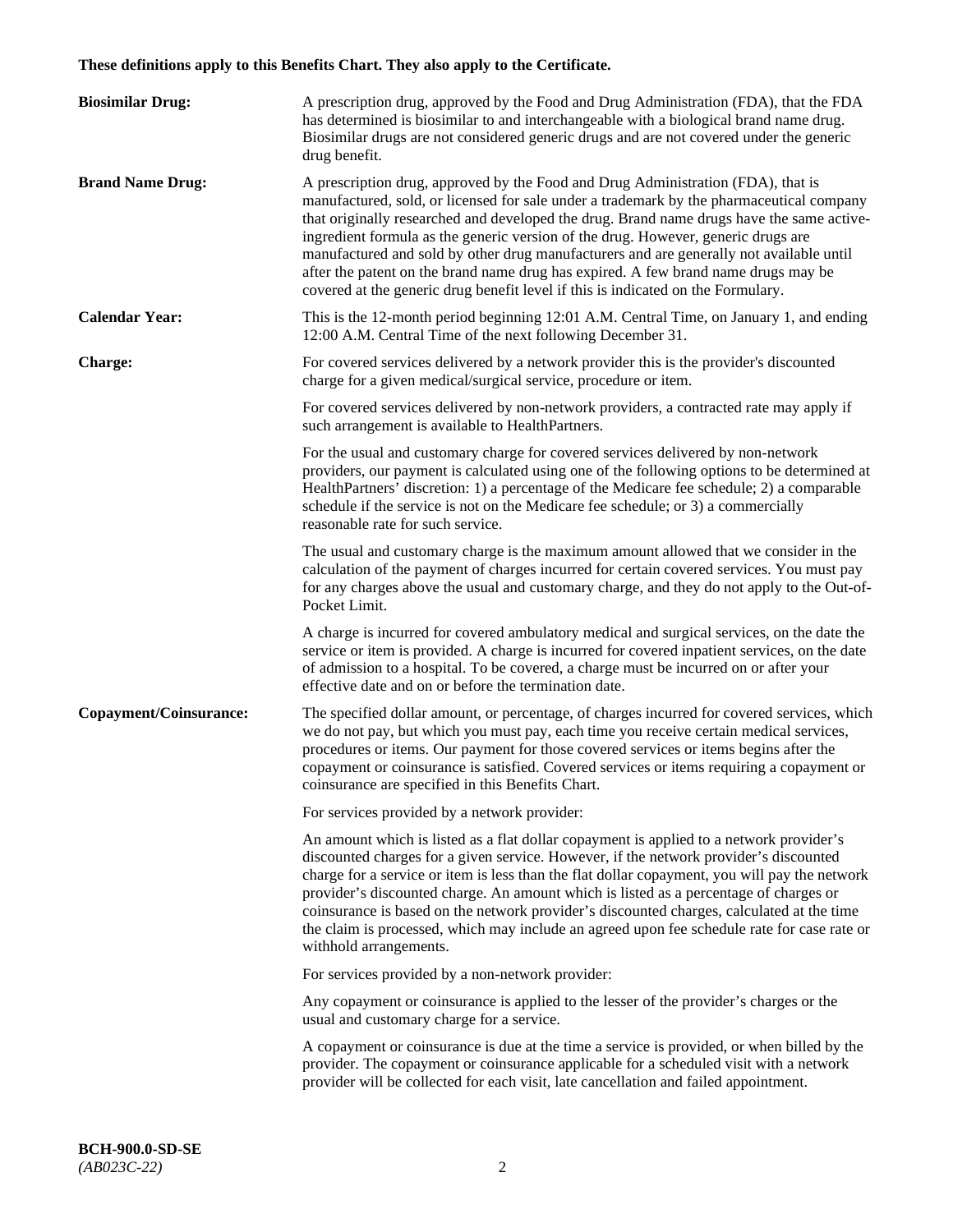| Deductible:                      | The specified dollar amount of charges incurred for covered services, which we do not pay,<br>but an enrollee or a family has to pay first in a calendar year. Our payment for those<br>services or items begins after the deductible is satisfied. If you have a family deductible,<br>each individual family member may only contribute up to the individual deductible amount<br>toward the family deductible. An individual's copayments and coinsurance do not apply<br>toward the family deductible. For Network Benefits, your family deductible will follow the<br>family deductible for the highest Benefit Level in which any family member is enrolled<br>during that calendar year. For network providers, the amount of the charges that apply to<br>the deductible are based on the network provider's discounted charges, calculated at the<br>time the claim is processed, which may include an agreed upon fee schedule rate for case<br>rate or withhold arrangements. For non-network providers, the amount of charges that<br>apply to the deductible are the lesser of the provider's charges or the usual and customary<br>charge for a service. |
|----------------------------------|------------------------------------------------------------------------------------------------------------------------------------------------------------------------------------------------------------------------------------------------------------------------------------------------------------------------------------------------------------------------------------------------------------------------------------------------------------------------------------------------------------------------------------------------------------------------------------------------------------------------------------------------------------------------------------------------------------------------------------------------------------------------------------------------------------------------------------------------------------------------------------------------------------------------------------------------------------------------------------------------------------------------------------------------------------------------------------------------------------------------------------------------------------------------|
|                                  | Any amounts paid or reimbursed by a third party, including, but not limited to: point of<br>service rebates, manufacturer coupons, manufacturer debit cards or other forms of direct<br>reimbursement to an Insured for a product or service, will not apply toward the deductible,<br>to the extent permitted under state and federal law.                                                                                                                                                                                                                                                                                                                                                                                                                                                                                                                                                                                                                                                                                                                                                                                                                            |
|                                  | Your plan has an embedded deductible. This means once an Insured meets the individual<br>deductible, the plan begins paying benefits for that person. If two or more members of the<br>family meet the family deductible, the plan begins paying benefits for all members of the<br>family, regardless of whether each Insured has met the individual deductible. However, an<br>Insured may not contribute more than the individual deductible toward the family<br>deductible.                                                                                                                                                                                                                                                                                                                                                                                                                                                                                                                                                                                                                                                                                       |
|                                  | All services are subject to the deductible unless otherwise indicated below in this Benefits<br>Chart.                                                                                                                                                                                                                                                                                                                                                                                                                                                                                                                                                                                                                                                                                                                                                                                                                                                                                                                                                                                                                                                                 |
| <b>Formulary:</b>                | This is a current list, which may be revised from time to time, of prescription drugs,<br>medications, equipment and supplies covered by us as indicated in this Benefits Chart<br>which are covered at the highest benefit level. Some drugs on the Formulary may require<br>prior authorization to be covered as formulary drugs. The Formulary, and information on<br>drugs that require prior authorization, are available by calling Member Services, or logging<br>on to your "myHealthPartners" account at healthpartners.com.                                                                                                                                                                                                                                                                                                                                                                                                                                                                                                                                                                                                                                  |
| <b>Generic Drug:</b>             | A prescription drug approved by the Food and Drug Administration (FDA) that the FDA<br>has determined is comparable to a brand name drug product in dosage form, strength, route<br>of administration, quality, intended use and documented bioequivalence. Generally, generic<br>drugs cost less than brand name drugs. Some brand name drugs may be covered at the<br>generic drug benefit level if this is indicated on the Formulary.                                                                                                                                                                                                                                                                                                                                                                                                                                                                                                                                                                                                                                                                                                                              |
| <b>Lifetime Maximum Benefit:</b> | The specified coverage limit actually paid by us for services and/or charges incurred by<br>you for a given procedure or diagnosis. Payment of benefits under this Benefits Chart<br>ceases when that Lifetime Maximum Benefit is reached. You have to pay for subsequent<br>charges.                                                                                                                                                                                                                                                                                                                                                                                                                                                                                                                                                                                                                                                                                                                                                                                                                                                                                  |
| <b>Non-Formulary Drug:</b>       | This is a prescription drug, approved by the Food and Drug Administration (FDA), that is<br>not on the Formulary, is medically necessary and is not investigative or otherwise excluded<br>under the Certificate.                                                                                                                                                                                                                                                                                                                                                                                                                                                                                                                                                                                                                                                                                                                                                                                                                                                                                                                                                      |
| <b>Out-of-Pocket Expenses:</b>   | You pay the specified copayments/coinsurance and deductibles applicable for particular<br>services, subject to the Out-of-Pocket Limit described below. These amounts are in<br>addition to the monthly premium payments.                                                                                                                                                                                                                                                                                                                                                                                                                                                                                                                                                                                                                                                                                                                                                                                                                                                                                                                                              |
| <b>Out-of-Pocket Limit:</b>      | You pay the copayments/coinsurance and deductibles for covered services, to the<br>individual or family Out-of-Pocket Limit. Thereafter we cover 100% of charges incurred<br>for all other covered services, for the rest of the calendar year. You pay amounts greater<br>than the Out-of-Pocket Limit if you exceed any Lifetime Maximum Benefit, or visit or day<br>limits.                                                                                                                                                                                                                                                                                                                                                                                                                                                                                                                                                                                                                                                                                                                                                                                         |
|                                  | Non-Network Benefits above the usual and customary charge (see definition of charge<br>above) do not apply to the Out-of-Pocket Limit.                                                                                                                                                                                                                                                                                                                                                                                                                                                                                                                                                                                                                                                                                                                                                                                                                                                                                                                                                                                                                                 |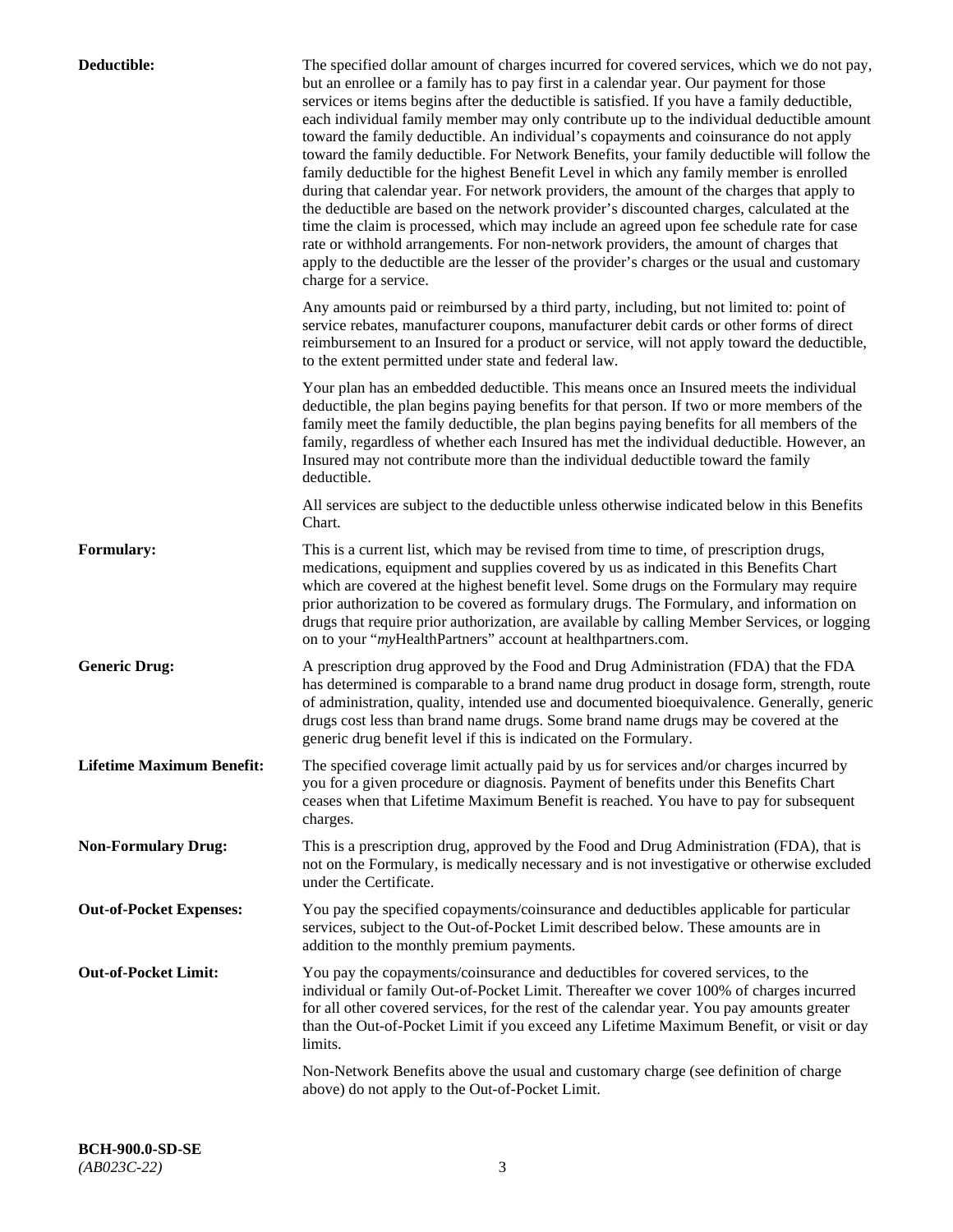Non-Network Benefits for transplant surgery and bariatric surgery do not apply to the Out-of-Pocket Limit.

Any amounts paid or reimbursed by a third party, including, but not limited to: point of service rebates, manufacturer coupons, manufacturer debit cards or other forms of direct reimbursement to an Insured for a product or service, will not apply as an out of pocket expense, to the extent permitted under state and federal law.

You are responsible to keep track of the out-of-pocket expenses. Contact our Member Services Department for assistance in determining the amount paid by the enrollee for specific eligible services received. Claims for reimbursement under the Out-of-Pocket Limit provisions are subject to the same time limits and provisions described under the "Claims Provisions" section of the Certificate.

**Specialty Drug List:** This is a current list, which may be revised from time to time, of prescription drugs, medications, equipment and supplies, which are typically bio-pharmaceuticals. The purpose of a Specialty Drug List is to facilitate enhanced monitoring of complex therapies used to treat specific conditions. Specialty drugs are covered by us as indicated in this Benefits Chart. The Specialty Drug List is available by calling Member Services, or logging on to your "*my*HealthPartners" account at [healthpartners.com.](http://healthpartners.com/)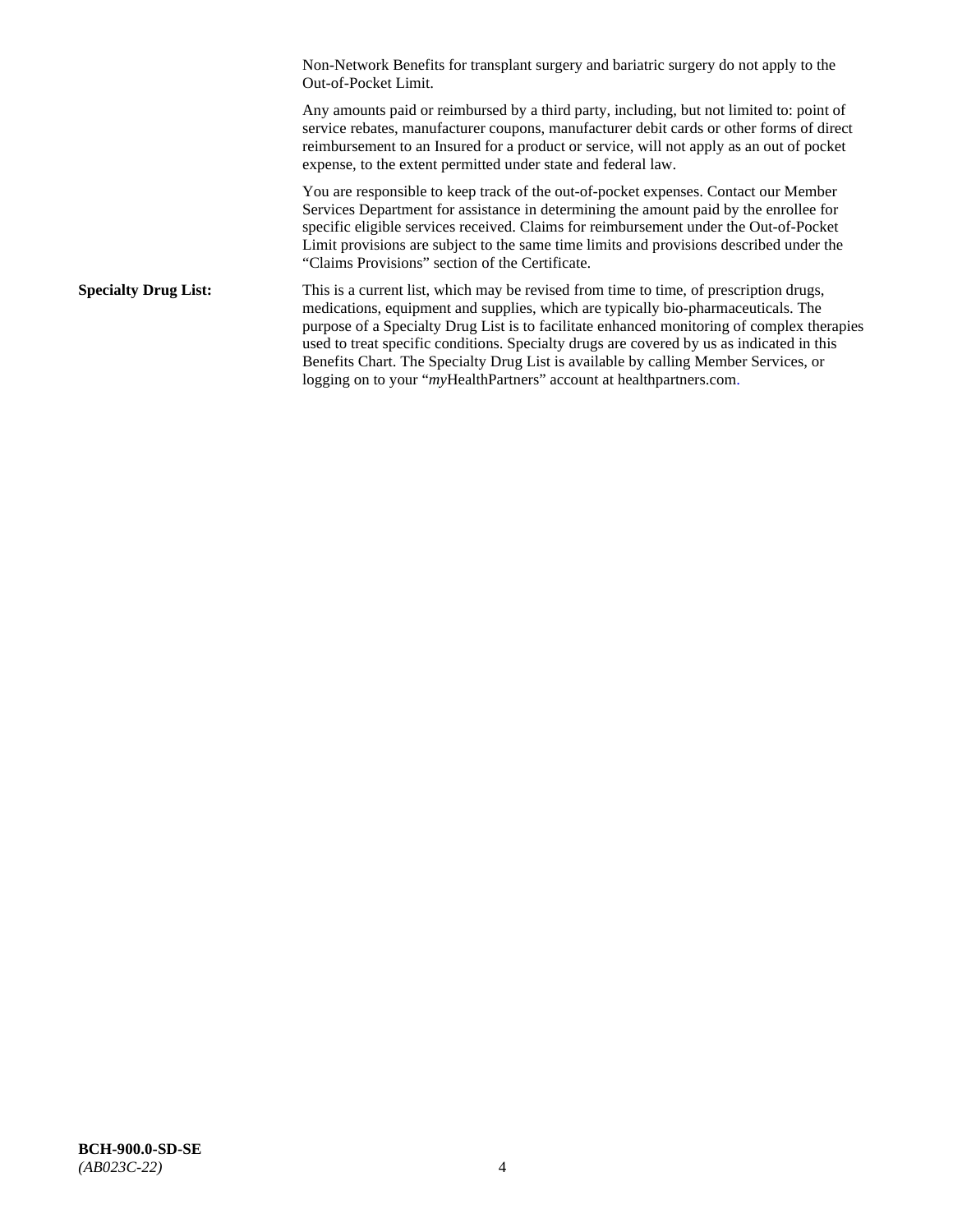# **DEDUCTIBLES, OUT-OF-POCKET LIMITS AND LIFETIME MAXIMUMS**

#### **Individual Calendar Year Deductible**

| <b>Network Benefits</b> | <b>Non-Network Benefits</b> |
|-------------------------|-----------------------------|
| \$8,500                 | \$10,000                    |

#### **Family Calendar Year Deductible**

| <b>Network Benefits</b> | <b>Non-Network Benefits</b> |
|-------------------------|-----------------------------|
| \$17,000                | \$20,000                    |

Separate deductibles must be satisfied under the Network Benefits and Non-Network Benefits.

Your plan has an embedded deductible. This means once an insured meets the individual deductible, the plan begins paying benefits for that person. If two or more members of the family meet the family deductible, the plan begins paying benefits for all members of the family, regardless of whether each insured has met the individual deductible. However, an insured may not contribute more than the individual deductible toward the family deductible.

Any amounts paid or reimbursed by a third party, including but not limited to: point of service rebates, manufacturer coupons, manufacturer debit cards or other forms of direct reimbursement to an insured for a product or service, will not apply toward the deductible, to the extent permitted under state and federal law.

### **Individual Calendar Year Out-of-Pocket Limit**

| <b>Network Benefits</b> | <b>Non-Network Benefits</b> |
|-------------------------|-----------------------------|
| \$8,700                 | \$30,000                    |

### **Family Calendar Year Out-of-Pocket Limit**

| <b>Network Benefits</b> | <b>Non-Network Benefits</b> |
|-------------------------|-----------------------------|
| \$17,400                | \$60,000                    |

Separate Out-of-Pocket Limits must be satisfied under Network Benefits and Non-Network Benefits.

Non-Network Benefits above the usual and customary charge will not apply toward the individual or family Out-of-Pocket Limit.

Non-Network Benefits for transplant surgery and bariatric surgery do not apply to the Out-of-Pocket Limit.

Any amounts paid or reimbursed by a third party, including, but not limited to: point of service rebates, manufacturer coupons, manufacturer debit cards or other forms of direct reimbursement to an Insured for a product or service, will not apply as an outof-pocket expense, to the extent permitted under state and federal law.

# **Lifetime Maximum Benefit for Bariatric Surgery**

| <b>Network Benefits</b> | <b>Non-Network Benefits</b> |
|-------------------------|-----------------------------|
| Unlimited.              | \$5,000                     |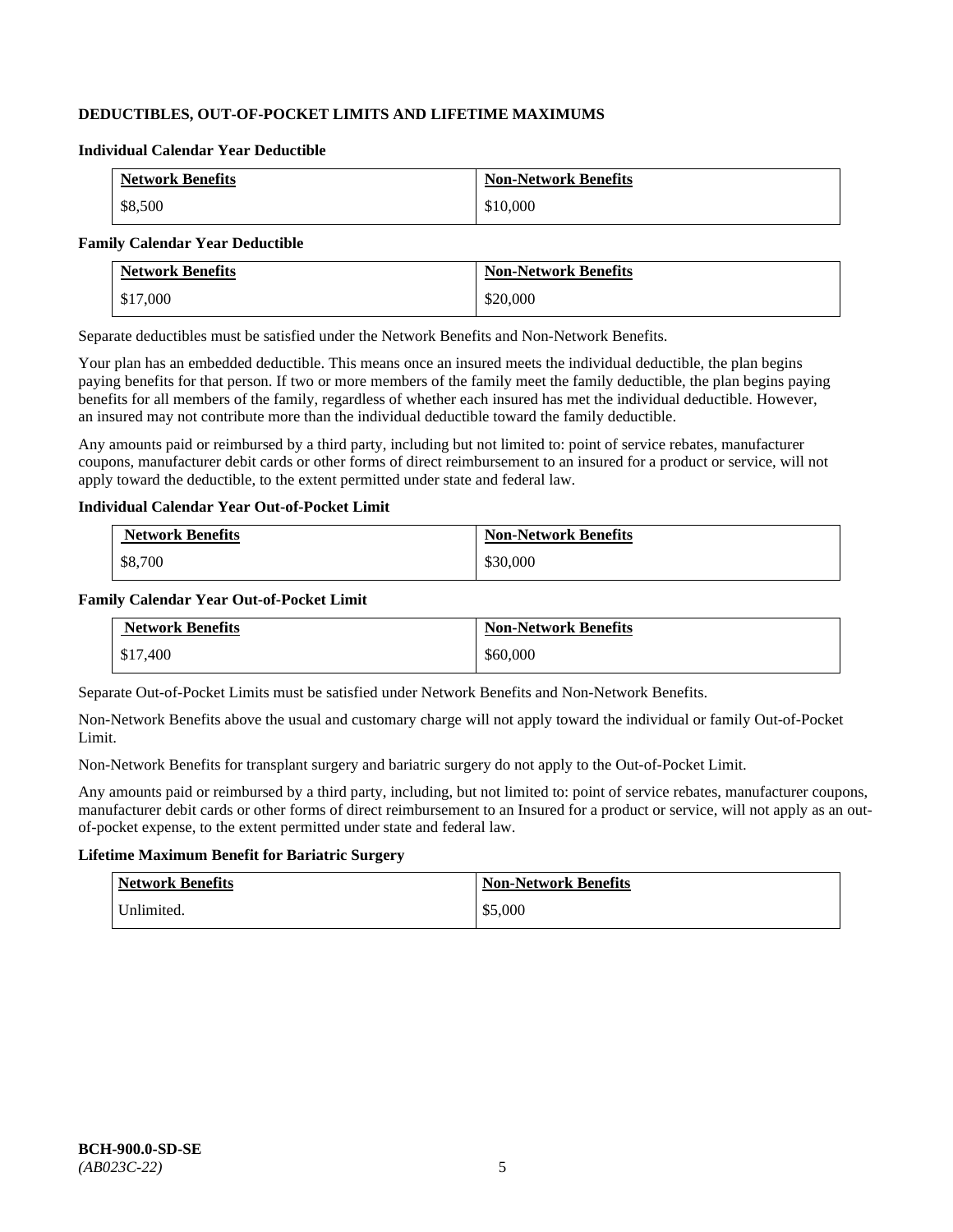# **AMBULANCE AND MEDICAL TRANSPORTATION**

#### **Covered Services:**

We cover ambulance and medical transportation for medical emergencies. We also cover medically necessary, non-emergency medical transportation if it meets our medical coverage criteria. Covered services and supplies are based on established medical policies, which are subject to periodic review and modification by the medical or dental directors. These medical policies (medical coverage criteria) and applicable prior authorization requirements are available by calling Member Services, or logging on to your "*my*HealthPartners" account at [healthpartners.com.](http://healthpartners.com/)

| <b>Network Benefits</b>       | <b>Non-Network Benefits</b> |
|-------------------------------|-----------------------------|
| 100% of the charges incurred. | See Network Benefits.       |

### **Not Covered:**

• See "Services Not Covered" in the Certificate.

### **AUTISM SERVICES**

### **Covered Services:**

We cover Applied Behavioral Analysis (ABA) and Intensive Early Intervention Behavioral Therapy (IEIBT) for treatment of autism spectrum disorders for children under age 18. We have the right to review the treatment that an Insured is receiving not more than once every three months, without a contract stipulating that a more frequent review is necessary.

A person who performs ABA must:

- be licensed by the South Dakota Board of Medical and Osteopathic Examiners or the Board of Examiners of Psychologists and have documented training and competence in applied behavior analysis; or
- be licensed by the South Dakota Board of Social Workers as a licensed behavior analyst.

Physical therapy, occupational therapy and speech therapy are covered under the "Physical Therapy, Occupational Therapy and Speech Therapy" section. Medications are covered under the "Prescription Drug Services" section. Covered services are based on established medical policies, which are subject to periodic review and modification by the medical directors. These medical policies (medical coverage criteria) are available online at [healthpartners.com](http://healthpartners.com/) or by calling Member Services.

Coverage for applied behavior analysis will provide an annual maximum benefit for Network and Non-Network Benefits combined, that may not be less than:

- Through age 6**:** 1,300 hours per calendar year
- Age 7 through age 13**:** 900 hours per calendar year
- Age 14 through age 18**:** 450 hours per calendar year

| <b>Network Benefits</b>       | <b>Non-Network Benefits</b>  |
|-------------------------------|------------------------------|
| 100% of the charges incurred. | 50% of the charges incurred. |

#### **Not Covered:**

• See "Services Not Covered" in the Certificate.

### **BEHAVIORAL HEALTH SERVICES**

#### **Covered Services:**

Covered services are based on established medical policies, which are subject to periodic review and modification by the medical directors. These medical policies (medical coverage criteria) are available by calling Member Services, or logging on to your "*my*HealthPartners" account at [healthpartners.com.](http://healthpartners.com/)

#### **Mental Health Services**

We cover services for mental health diagnoses as described in the Diagnostic and Statistical Manual of Mental Disorders – Fifth Edition (DSM-5) (most recent edition).

**BCH-900.0-SD-SE**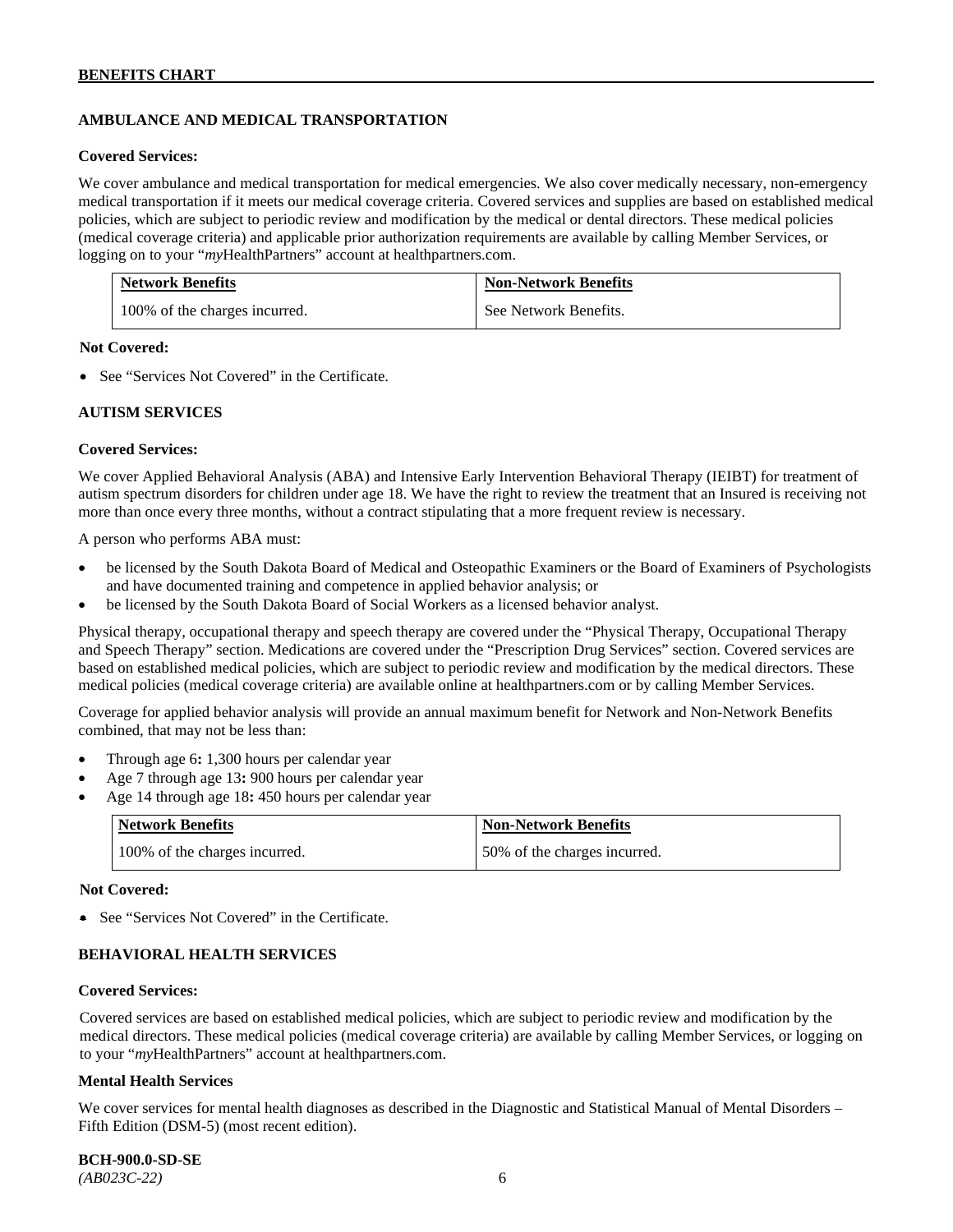**Outpatient services including intensive outpatient and day treatment services:** We cover medically necessary outpatient professional mental health services for evaluation, crisis intervention, and treatment of mental health disorders.

A comprehensive diagnostic assessment will be used as the basis for a determination by a mental health professional, concerning the appropriate treatment and the extent of services required.

Outpatient services we cover for a diagnosed mental health condition include the following:

- Individual, group, family, and multi-family therapy;
- Medication management provided by a physician, certified nurse practitioner, or physician's assistant;
- Psychological testing services for the purposes of determining the differential diagnoses and treatment planning for patients currently receiving behavioral health services;
- Day treatment and intensive outpatient services in a licensed program;
- Partial hospitalization services in a licensed hospital or community mental health center;
- Psychotherapy and nursing services provided in the home if authorized by us; and
- Treatment for gender dysphoria.

| <b>Network Benefits</b>       | <b>Non-Network Benefits</b>  |
|-------------------------------|------------------------------|
| 100% of the charges incurred. | 50% of the charges incurred. |

#### **Group therapy**

| <b>Network Benefits</b>       | <b>Non-Network Benefits</b>  |
|-------------------------------|------------------------------|
| 100% of the charges incurred. | 50% of the charges incurred. |

**Inpatient services, including mental health residential treatment services:** We cover the following:

- Medically necessary inpatient services in a hospital and professional services for treatment of mental health disorders. Medical stabilization is covered under inpatient hospital services in the "Hospital and Skilled Nursing Facility Services" section; and
- Medically necessary mental health residential treatment services. This care must be authorized by us and provided by a hospital or residential behavioral health treatment facility licensed by the local state or Department of Health and Human Services. Services not covered under this benefit include halfway houses, group homes, extended care facilities, shelter services, correctional services, detention services, transitional services, group residential services, foster care services and wilderness programs.

| <b>Network Benefits</b>       | <b>Non-Network Benefits</b>  |
|-------------------------------|------------------------------|
| 100% of the charges incurred. | 50% of the charges incurred. |

#### **Substance use disorder (SUD) services**

We cover medically necessary services for assessments by a licensed alcohol and drug counselor and treatment of substance use disorders as defined in the latest edition of the DSM-5.

**Outpatient services, including intensive outpatient and day treatment services:** We cover medically necessary outpatient professional services for the diagnosis and treatment of substance use disorder. Substance use disorder treatment services must be provided by a program licensed by the local Department of Health and Human Services.

Outpatient services we cover for a diagnosed substance use disorder include the following:

- Individual, group, family, and multi-family therapy provided in an office setting;
- Opiate replacement therapy including methadone and buprenorphine treatment; and
- Day treatment and intensive outpatient services in a licensed program.

| <b>Network Benefits</b>       | <b>Non-Network Benefits</b>  |
|-------------------------------|------------------------------|
| 100% of the charges incurred. | 50% of the charges incurred. |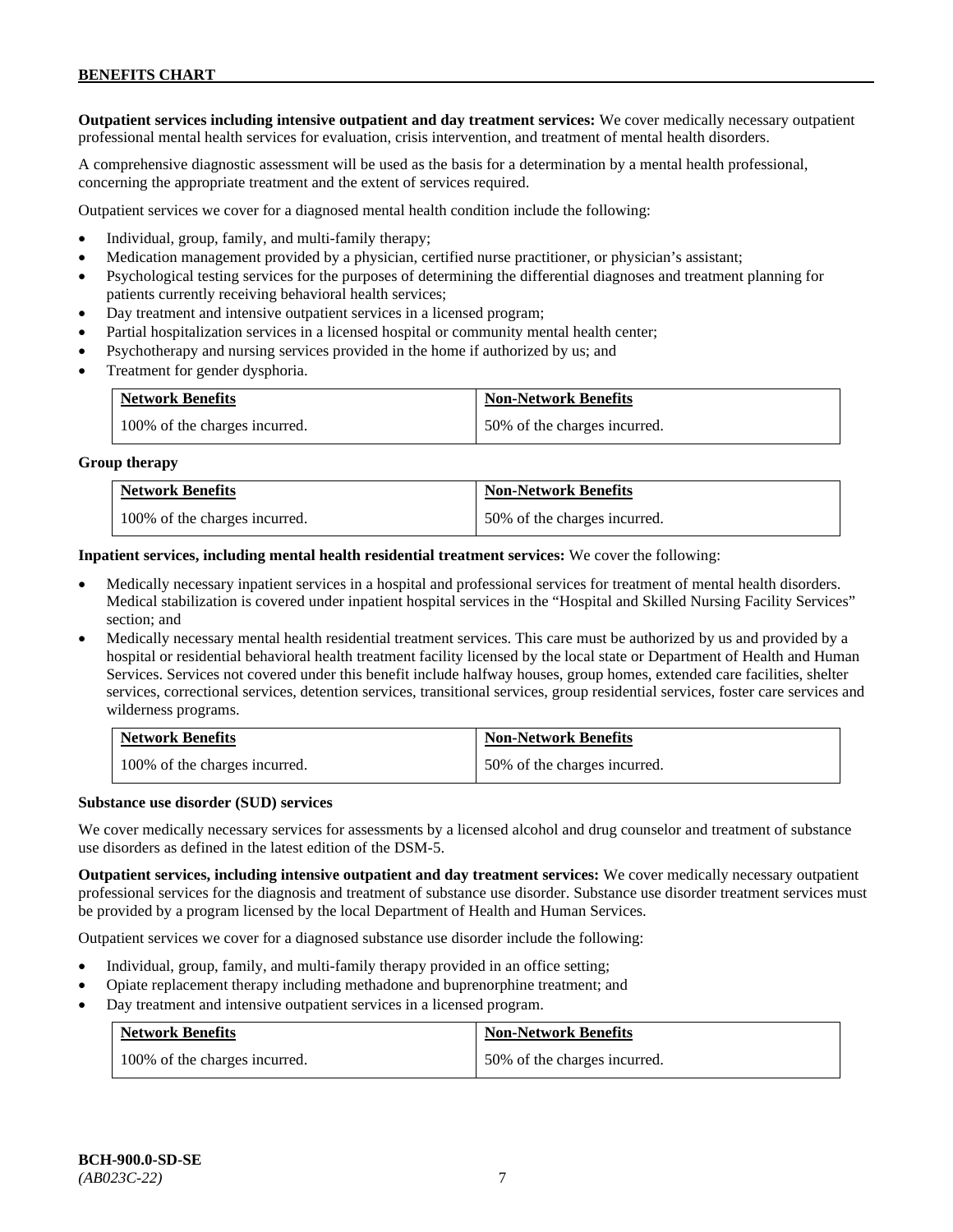**Inpatient services:** We cover the following:

- Medically necessary inpatient services in hospitals and residential primary treatment facilities approved by the State of South Dakota which are carrying out an approved program pursuant to the diagnosis and recommendation of a doctor;
- Services provided in a hospital that is licensed by the local state and accredited by Medicare; and
- Detoxification services in a hospital or community detoxification facility if it is licensed by the State of South Dakota as an approved inpatient alcoholism treatment facility.

| <b>Network Benefits</b>       | <b>Non-Network Benefits</b>  |
|-------------------------------|------------------------------|
| 100% of the charges incurred. | 50% of the charges incurred. |

### **Not Covered:**

See "Services Not Covered" in the Group Certificate.

# **CHIROPRACTIC SERVICES**

### **Covered Services:**

We cover chiropractic services for rehabilitative care. Chiropractic services are adjustments to any abnormal articulations of the human body, especially those of the spinal column, for the purpose of giving freedom of action to impinged nerves that may cause pain or deranged function.

Massage therapy which is performed in conjunction with other treatment/modalities by a chiropractor, is part of a prescribed treatment plan and is not billed separately is covered.

| <b>Network Benefits</b>       | <b>Non-Network Benefits</b>  |
|-------------------------------|------------------------------|
| 100% of the charges incurred. | 50% of the charges incurred. |

### **Not Covered:**

- Massage therapy for the purpose of comfort or convenience of the Insured.
- See "Services Not Covered" in the Certificate.

### **CLINICAL TRIALS**

### **Covered Services:**

We cover certain routine services if you participate in a Phase I, Phase II, Phase III or Phase IV clinical trial that is conducted in relation to the prevention, detection, or treatment of cancer or other life-threatening disease or condition as defined in the Affordable Care Act. We cover routine patient costs for services that would be eligible under this Benefits Chart if the service were provided outside of a clinical trial.

| <b>Network Benefits</b>                              | <b>Non-Network Benefits</b>                          |
|------------------------------------------------------|------------------------------------------------------|
| Coverage level is same as corresponding Network      | Coverage level is same as corresponding Non-Network  |
| Benefits, depending on type of service provided such | Benefits, depending on type of service provided such |
| as Office Visits for Illness or Injury, Inpatient or | as Office Visits for Illness or Injury, Inpatient or |
| <b>Outpatient Hospital Services.</b>                 | Outpatient Hospital Services.                        |

### **Not Covered:**

- The investigative item, device or service itself.
- Items or services that are provided solely to satisfy data collection and analysis needs and that are not used in the direct clinical management of the patient.
- A service that is clearly inconsistent with widely accepted and established standards of care for a particular diagnosis.
- See "Services Not Covered" in the Certificate.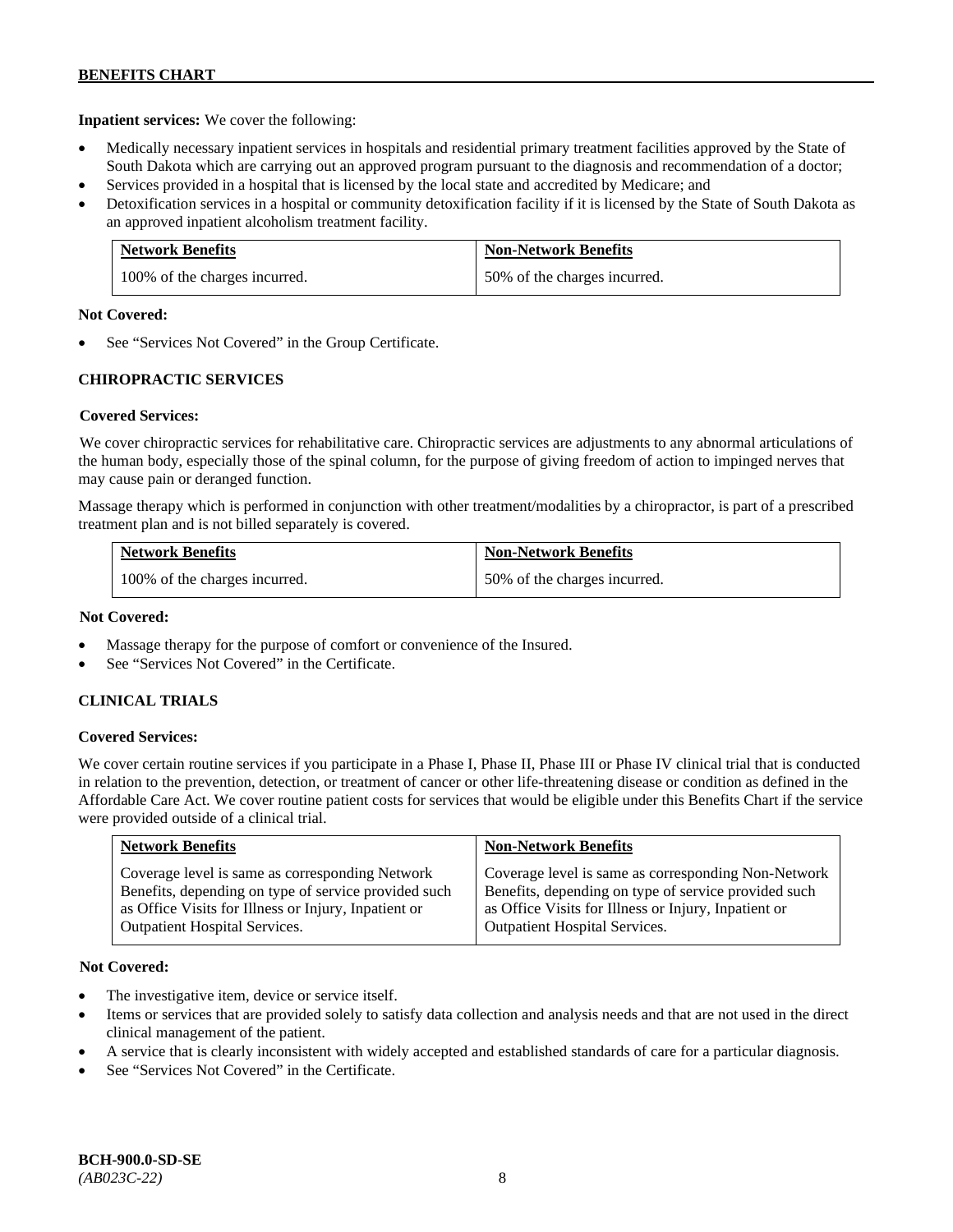# **DENTAL SERVICES**

#### **Covered Services:**

We cover services described below.

**Accidental dental services:** We cover dentally necessary services to treat and restore damage to teeth as a result of an accidental injury. Coverage is for damage caused by external trauma to face and mouth only, not for cracked or broken teeth which result from biting or chewing. We cover restorations, root canals, crowns and replacement of teeth lost that are directly related to the accident in which the Insured was involved. We cover initial exams, x-rays, and palliative treatment including extractions, and other oral surgical procedures directly related to the accident. Subsequent treatment must be initiated within the specified time-frame and must be directly related to the accident.

Full mouth rehabilitation to correct occlusion (bite) and malocclusion (misaligned teeth not due to the accident) are not covered.

When an implant-supported dental prosthetic treatment is pursued, the accidental dental benefit will be applied to the prosthetic procedure. Benefits are limited to the amount that would be paid toward the placement of a removable dental prosthetic appliance that could be used in the absence of implant treatment. Care must be provided or pre-authorized by a HealthPartners dentist.

| Network Benefits              | <b>Non-Network Benefits</b>  |
|-------------------------------|------------------------------|
| 100% of the charges incurred. | 50% of the charges incurred. |

For all accidental dental services, treatment and/or restoration must be initiated within six months of the date of the injury. Coverage is limited to the initial course of treatment and/or initial restoration. Services must be provided within twentyfour months of the date of injury to be covered.

### **Medical referral dental services**

**Medically necessary outpatient dental services:** We cover medically necessary outpatient dental services. Coverage is limited to dental services required for treatment of an underlying medical condition, e.g., removal of teeth to complete radiation treatment for cancer of the jaw, cysts and lesions.

| <b>Network Benefits</b>       | <b>Non-Network Benefits</b>  |
|-------------------------------|------------------------------|
| 100% of the charges incurred. | 50% of the charges incurred. |

**Medically necessary hospitalization and anesthesia for dental care:** We cover medically necessary hospitalization and anesthesia for dental care. This is limited to charges incurred by an Insured who: (1) is a child under age 14, or (2) is severely disabled or otherwise suffers from a developmental disability as determined by a licensed physician which places that person under at serious risk. The requirement of a hospital setting must be due to an Insured's underlying medical condition. Coverage is limited to facility and anesthesia charges. Anesthesia is covered in a hospital or a dental office. Oral surgeon/dentist professional fees are not covered. Hospitalization required due to the behavior of the Insured or due to the extent of the dental procedure is not covered.

| <b>Network Benefits</b>       | <b>Non-Network Benefits</b> |
|-------------------------------|-----------------------------|
| 100% of the charges incurred. | 50% of the charges incurred |

**Medical complications of dental care:** We cover medical complications of dental care. Treatment must be medically necessary care and related to medical complications of non-covered dental care, including complications of the head, neck, or substructures.

| <b>Network Benefits</b>       | <b>Non-Network Benefits</b>  |
|-------------------------------|------------------------------|
| 100% of the charges incurred. | 50% of the charges incurred. |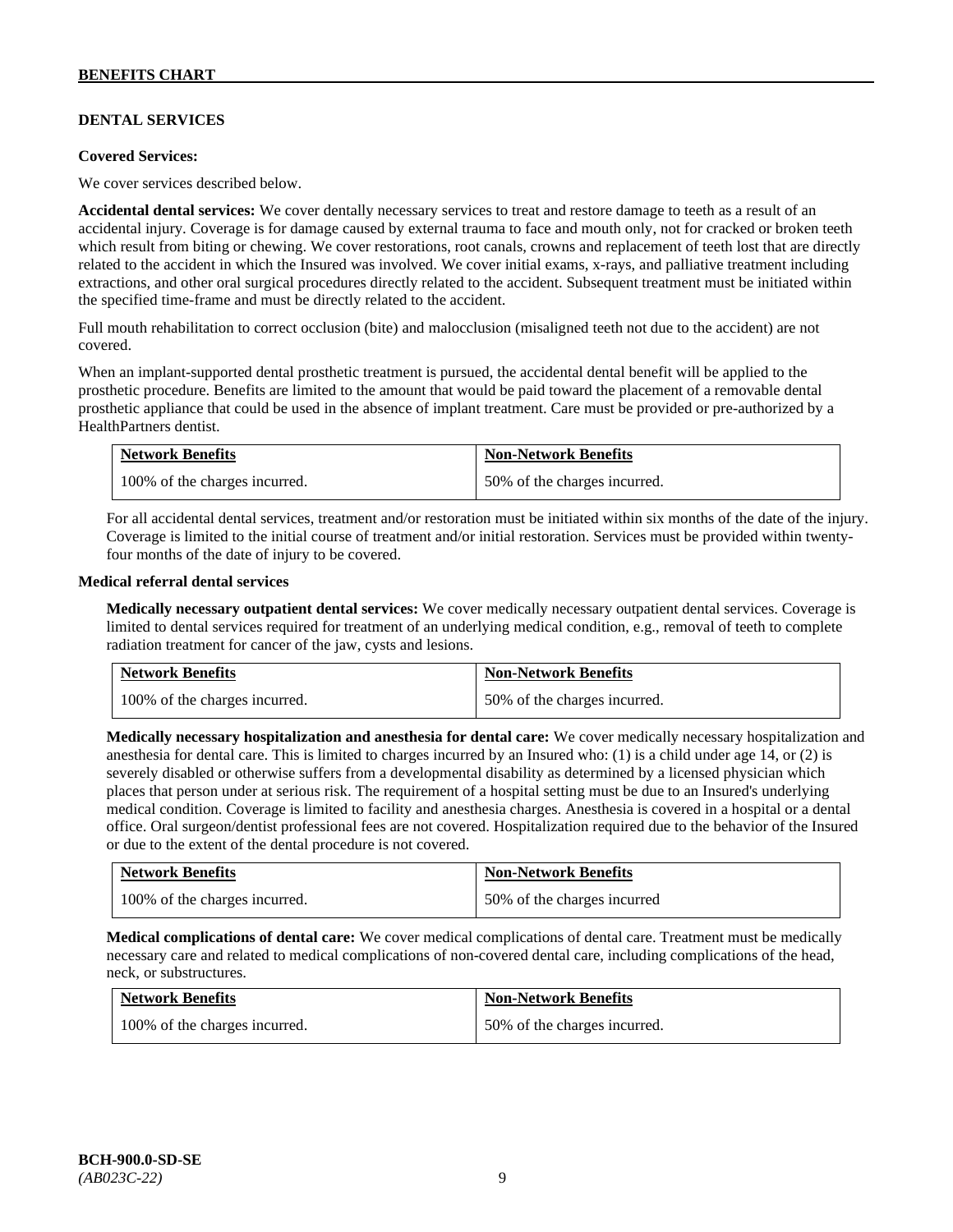**Oral surgery:** We cover oral surgery. Coverage is limited to treatment of medical conditions requiring oral surgery, such as treatment of oral neoplasm, non-dental cysts, fracture of the jaws, trauma of the mouth and jaws, and any other oral surgery procedures provided as medically necessary dental services.

| <b>Network Benefits</b>       | <b>Non-Network Benefits</b>  |
|-------------------------------|------------------------------|
| 100% of the charges incurred. | 50% of the charges incurred. |

**Treatment of cleft lip and cleft palate of a dependent child:** We cover treatment of cleft lip and cleft palate of a dependent child, to the limiting age in the definition of an "Eligible Dependent", including orthodontic treatment and oral surgery directly related to the cleft. Benefits for individuals age 26 up to the limiting age for coverage of the dependent are limited to inpatient or outpatient expenses arising from medical and dental treatment that was scheduled or initiated prior to the dependent turning age 19. Dental services which are not required for the treatment of cleft lip or cleft palate are not covered. If a dependent child covered under the Certificate and Benefits Chart is also covered under a dental plan which includes orthodontic services, that dental plan shall be considered primary for the necessary orthodontic services. Oral appliances are subject to the same copayment, conditions and limitations as durable medical equipment.

| <b>Network Benefits</b>       | <b>Non-Network Benefits</b>  |
|-------------------------------|------------------------------|
| 100% of the charges incurred. | 50% of the charges incurred. |

**Treatment of temporomandibular disorder (TMD) and craniomandibular disorder (CMD):** We cover surgical and nonsurgical treatment of temporomandibular disorder (TMD) and craniomandibular disorder (CMD), which is medically necessary care. Dental services which are not required to directly treat TMD or CMD are not covered.

| <b>Network Benefits</b>       | <b>Non-Network Benefits</b>  |
|-------------------------------|------------------------------|
| 100% of the charges incurred. | 50% of the charges incurred. |

### **Not Covered:**

- Dental treatment, procedures or services not listed in this Benefits Chart.
- Accident related dental services if treatment is: (1) initiated beyond six months from the date of the injury; (2) received beyond the initial treatment or restoration; or (3) received beyond twenty-four months from the date of injury.
- Oral surgery to remove wisdom teeth, except as stated in the Pediatric Dental amendment.
- Orthognathic treatment or procedures and all related services.
- See "Services Not Covered" in the Certificate.

# **DIABETES AND HYPERTENSION DISEASE MANAGEMENT PROGRAM**

### **Covered Services:**

- If you meet criteria for coverage, you may qualify for the Diabetes and/or Hypertension Disease Management Program.
- The program covers group health coaching which focuses on weight loss, exercise, behavior modification and health education through Omada Health.

| <b>Network Benefits</b>                                     | <b>Non-Network Benefits</b> |
|-------------------------------------------------------------|-----------------------------|
| 100% of the charges incurred.<br>Deductible does not apply. | Not applicable.             |

### **Not Covered:**

See "Services Not Covered" in the Certificate.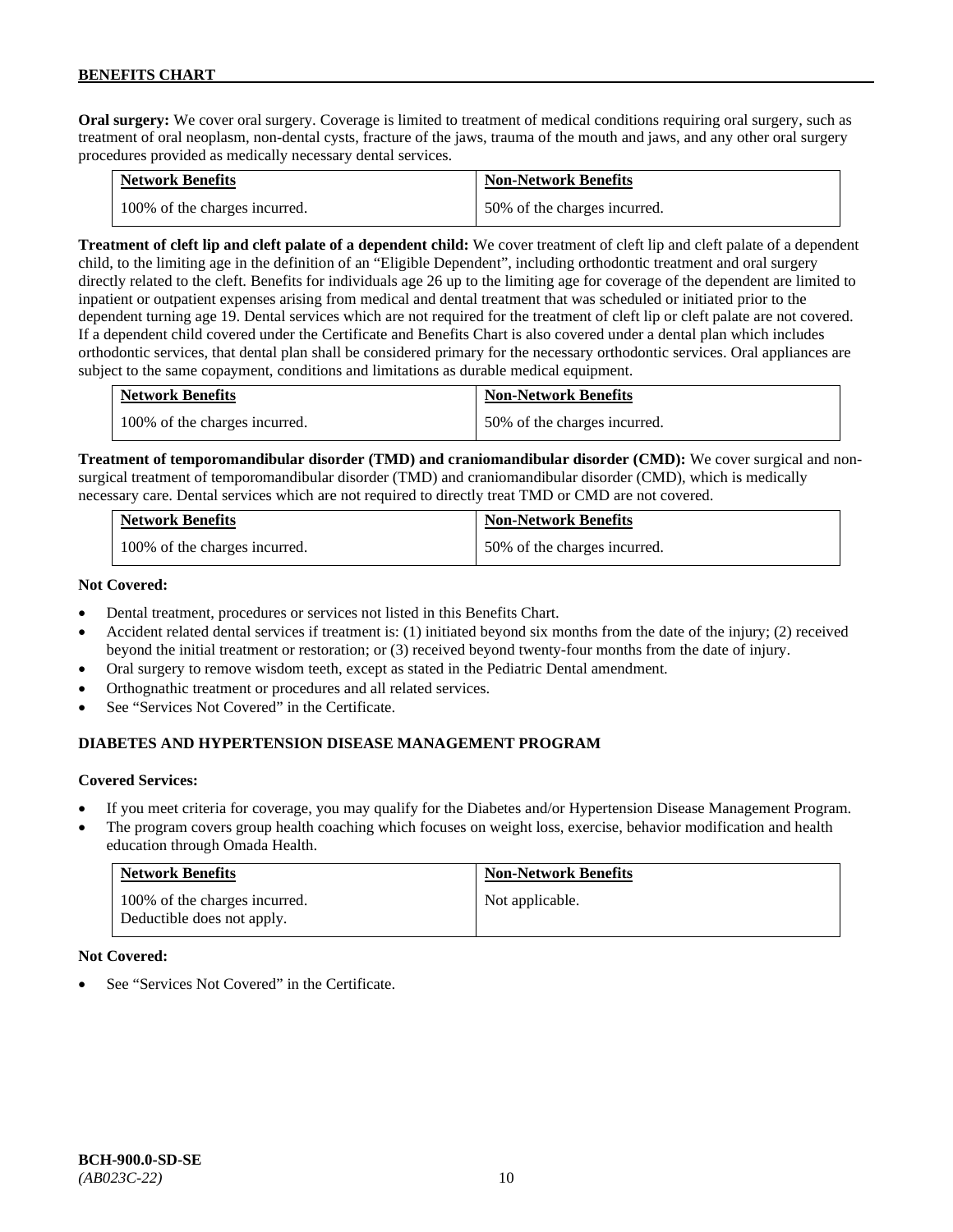# **DIABETIC EQUIPMENT AND SUPPLIES**

#### **Covered Services:**

We cover physician prescribed medically appropriate and necessary drugs and supplies used in the management and treatment of diabetes for insureds with gestational, Type I or Type II diabetes including durable diabetic equipment, measurement and administration aids, and disposable supplies, as described below. Certain items are only covered if your condition meets our coverage criteria and obtained through an authorized vendor. For more information on what we cover and any prior authorization requirements, call Member Services or log on to your "myHealthPartners" account at [healthpartners.com.](http://www.healthpartners.com/)

Insulin and medications for diabetes, including prescribed oral agents for controlling blood sugars and glucagon kits are covered as outpatient drugs under the "Prescription Drug Services" section.

**Pumps and pump supplies.** These include diabetic insulin pumps, diabetic infusion pumps and infusion pump supplies such as infusion sets, tubing, connectors and syringe reservoirs.

Covered insulin pumps that are not available from a DME vendor and only available through a retail pharmacy will be covered as described below. All other insulin pumps, infusion pumps and supplies must be obtained through an authorized durable medical equipment provider and cannot be obtained at a pharmacy.

| <b>Network Benefits</b>                                                                 | <b>Non-Network Benefits</b>  |
|-----------------------------------------------------------------------------------------|------------------------------|
| Pumps received at a pharmacy:<br>100% of the charges incurred.                          | 50% of the charges incurred. |
| Pumps received from a non-pharmacy approved<br>vendor:<br>100% of the charges incurred. |                              |

#### **All other durable equipment and diabetic supplies**

Durable Diabetic Equipment and Supplies. These include continuous glucose monitoring system (CGMS), transmitter, sensors and receivers, diabetic blood glucose monitors and control/calibrating solutions (for checking accuracy or testing equipment and test strips).

Disposable Diabetic Supplies. These are one-time use supplies, including syringes, lancets, lancet devices, blood and urine ketone test strips, and needles.

Certain diabetic supplies and equipment must be purchased at a pharmacy.

| <b>Network Benefits</b>                                                                                               | <b>Non-Network Benefits</b>  |
|-----------------------------------------------------------------------------------------------------------------------|------------------------------|
| If received through a pharmacy:<br>100% of the charges incurred.                                                      | 50% of the charges incurred. |
| If received through a non-pharmacy provider:<br>100% of the charges incurred if purchased from an<br>approved vendor. |                              |

#### **Limitations:**

- No more than a 93-day supply of diabetic supplies is covered and dispensed at a time.
- We require that certain diabetic supplies and equipment be purchased at a pharmacy.
- Diabetic supplies and equipment are limited to certain models and brands.
- Durable medical equipment and supplies must be obtained from or repaired by approved vendors.
- Covered services and supplies are based on established medical policies which are subject to periodic review and modification by the medical directors. Our coverage policy for diabetic supplies includes information on our required models and brands. These medical policies (medical coverage criteria) are available by calling Member Services, or logging on to your "myHealthPartners" account at [healthpartners.com.](http://www.healthpartners.com/)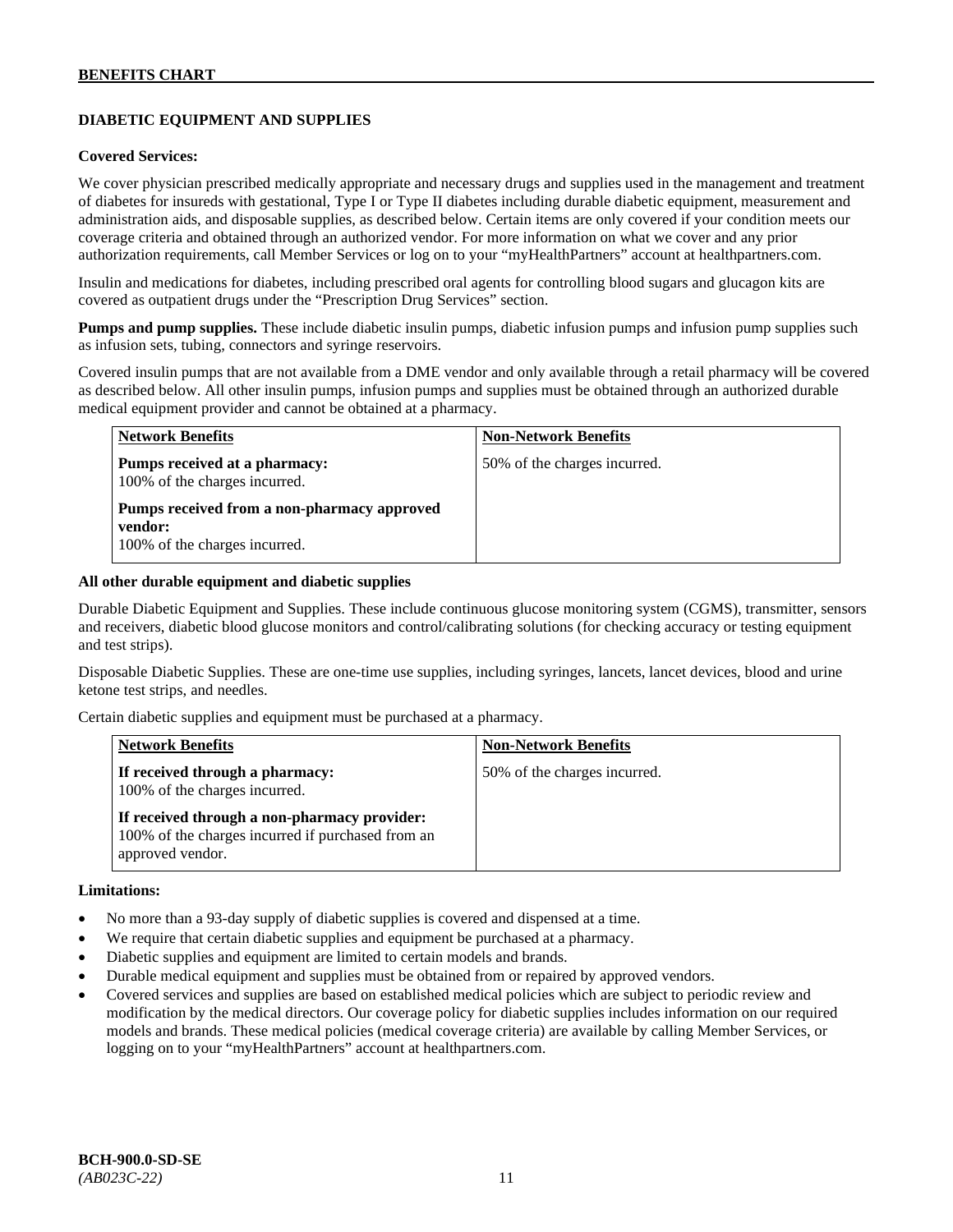### **Not Covered:**

- Replacement or repair of any covered items, if the items are (i) damaged or destroyed by misuse, abuse or carelessness, (ii) lost; or (iii) stolen.
- Duplicate or similar items.
- Labor and related charges for repair of any covered items which are more than the cost of replacement by an approved vendor.
- Batteries for monitors and equipment.
- Sales tax, mailing, delivery charges, service call charges.
- See "Services Not Covered" in the Certificate.

# **DIAGNOSTIC IMAGING SERVICES**

### **Covered Services:**

We cover diagnostic imaging, when ordered by a provider and provided in a clinic or outpatient hospital facility.

We cover services provided in a clinic or outpatient hospital facility. To see the benefit level for inpatient hospital or skilled nursing facility services, see benefits under Inpatient Hospital and Skilled Nursing Facility Services.

### **Outpatient magnetic resonance imaging (MRI) and computed tomography (CT)**

| <b>Network Benefits</b>       | <b>Non-Network Benefits</b>  |
|-------------------------------|------------------------------|
| 100% of the charges incurred. | 50% of the charges incurred. |

### **All other outpatient diagnostic imaging services**

| <b>Network Benefits</b>       | <b>Non-Network Benefits</b>  |
|-------------------------------|------------------------------|
| 100% of the charges incurred. | 50% of the charges incurred. |

### **Preventive services (MRI/CT procedures are not considered preventive)**

Diagnostic imaging services associated with preventive services are covered at the benefit level shown in the "Preventive Services" section of this Benefits Chart.

### **Not Covered:**

See "Services Not Covered" in the Certificate.

### **DURABLE MEDICAL EQUIPMENT, PROSTHETICS, ORTHOTICS AND SUPPLIES**

### **Covered Services:**

We cover equipment, supplies and services, as described below. Certain items are only covered if your condition meets our coverage criteria. For more information on what we cover and any prior authorization requirements, call Member Services or log on to your "*my*HealthPartners" account at [healthpartners.com.](http://healthpartners.com/)

- Durable medical equipment, such as wheelchairs, ventilators, oxygen, oxygen equipment, continuous positive airway pressure (CPAP) devices, hospital beds, and related services.
- Prosthetics, including breast prostheses, artificial limbs and artificial eyes, and related supplies.
- Orthotics.
- Medical supplies, including splints, surgical stockings, casts and dressings.
- Enteral feedings.
- Special dietary treatment for Phenylketonuria (PKU) and oral amino acid based elemental formula if it meets our medical coverage criteria.

Diabetic equipment and supplies are covered under the "Diabetic Equipment and Supplies" section.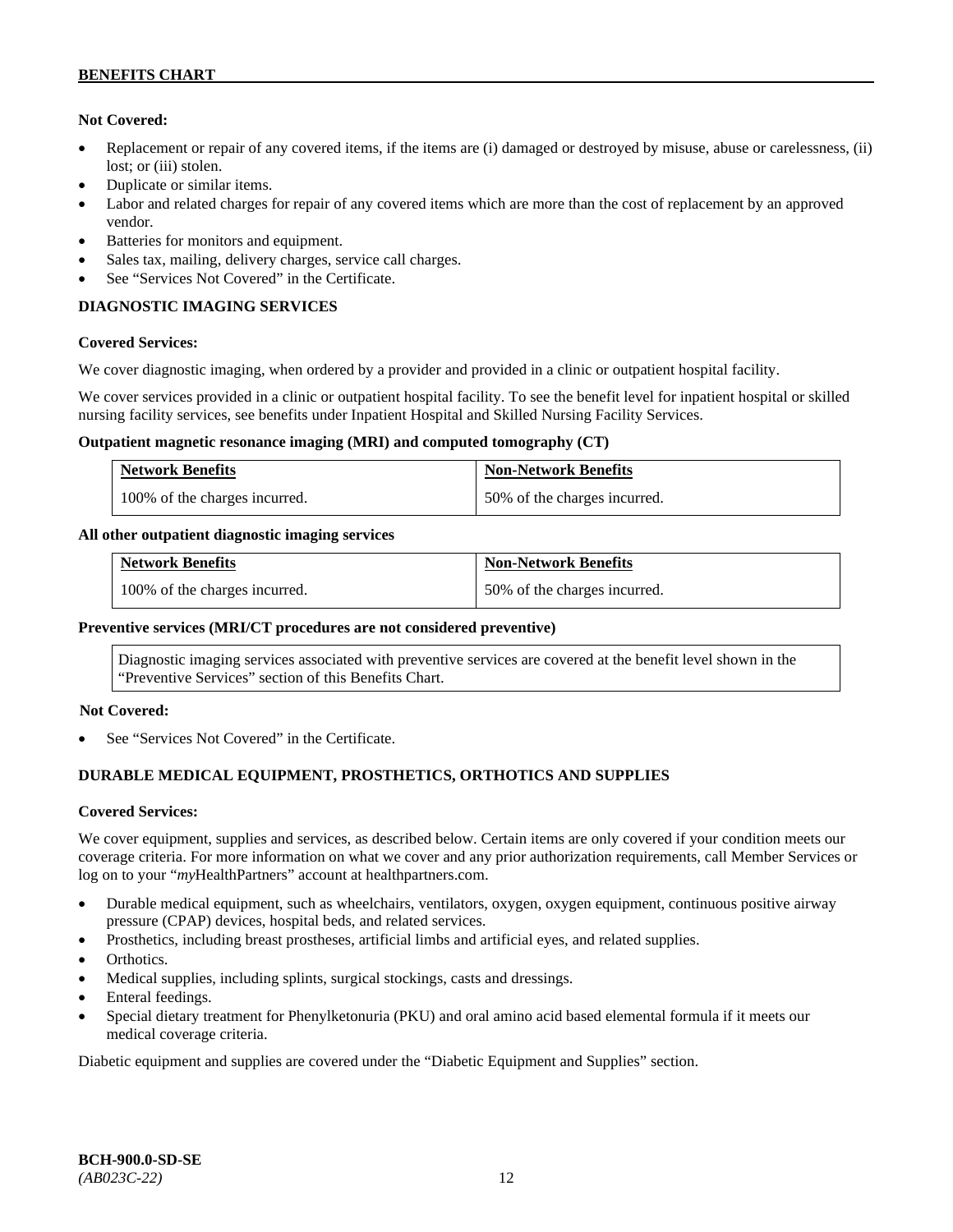### **Special dietary treatment for phenylketonuria (PKU) if it meets our medical coverage criteria**

We cover testing, diagnosis and treatment of phenylketonuria including dietary management, formulas, case management, intake and screening, assessment, comprehensive care planning and service referral.

| <b>Network Benefits</b>       | <b>Non-Network Benefits</b>  |
|-------------------------------|------------------------------|
| 100% of the charges incurred. | 50% of the charges incurred. |

### **Oral amino acid based elemental formula if it meets our medical coverage criteria**

| <b>Network Benefits</b>       | <b>Non-Network Benefits</b>  |
|-------------------------------|------------------------------|
| 100% of the charges incurred. | 50% of the charges incurred. |

### **All other durable medical equipment, prosthetics, orthotics and supplies**

| <b>Network Benefits</b>       | <b>Non-Network Benefits</b>  |
|-------------------------------|------------------------------|
| 100% of the charges incurred. | 50% of the charges incurred. |

### **Limitations:**

Coverage of durable medical equipment is limited by the following.

Payment will not exceed the cost of an alternate piece of equipment or service that is effective and medically necessary.

- For prosthetic benefits, other than oral appliances for cleft lip and cleft palate, payment will not exceed the cost of an alternate piece of equipment or service that is effective, medically necessary and enables Insureds to conduct standard activities of daily living.
- We reserve the right to determine if an item will be approved for rental vs. purchase.
- Durable medical equipment and supplies must be obtained from or repaired by approved vendors.
- Covered services and supplies are based on established medical policies which are subject to periodic review and modification by the medical or dental directors. Our coverage policy for diabetic supplies includes information on our required models and brands. These medical policies (medical coverage criteria) are available by calling Member Services, or logging on to your "*my*HealthPartners" account at [healthpartners.com.](http://www.healthpartners.com/)

### **Not Covered:**

Items which are not eligible for coverage include, but are not limited to:

- Replacement or repair of any covered items, if the items are (i) damaged or destroyed by misuse, abuse or carelessness, (ii) lost; or (iii) stolen.
- Duplicate or similar items.
- Labor and related charges for repair of any covered items which are more than the cost of replacement by an approved vendor.
- Sales tax, mailing, delivery charges, service call charges.
- Items which are primarily educational in nature or for hygiene, vocation, comfort, convenience or recreation.
- Communication aids or devices: equipment to create, replace or augment communication abilities including, but not limited to, speech processors, receivers, communication boards, or computer or electronic assisted communication.
- Hearing aids (implantable and external, including osseointegrated or bone anchored) and their fitting. This exclusion does not apply to cochlear implants.
- Eyeglasses, contact lenses and their fitting, measurement and adjustment, except as specifically described in this Benefits Chart.
- Hair prostheses (wigs).
- Household equipment which primarily has customary uses other than medical, such as, but not limited to, exercise cycles, air purifiers, central or unit air conditioners, water purifiers, non-allergenic pillows, mattresses or waterbeds.
- Household fixtures including, but not limited to, escalators or elevators, ramps, swimming pools and saunas.
- Modifications to the structure of the home including, but not limited to, its wiring, plumbing or charges for installation of equipment.
- Vehicle, car or van modifications including, but not limited to, hand brakes, hydraulic lifts and car carrier.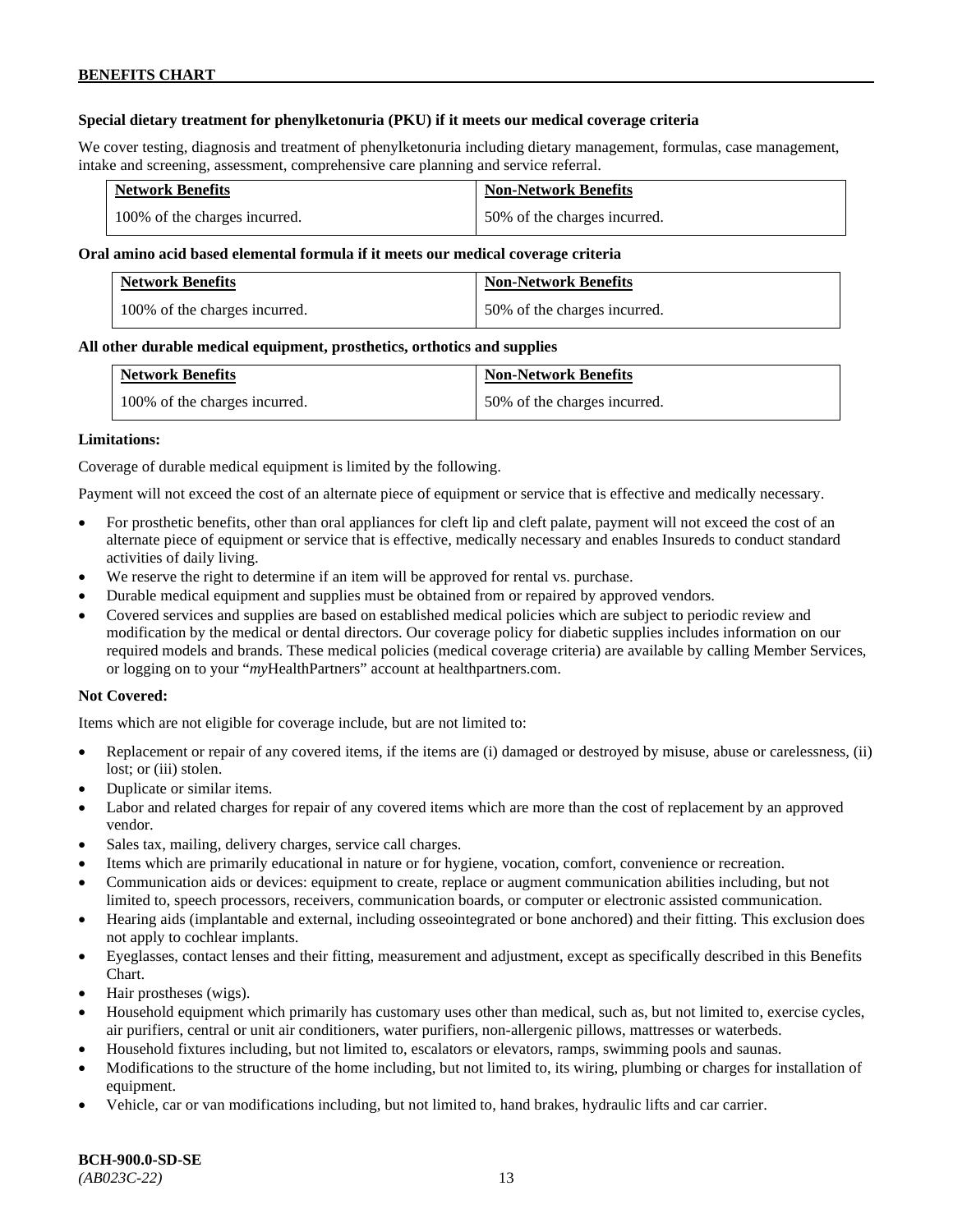- Rental equipment while owned equipment is being repaired by non-contracted vendors, beyond one month rental of medically necessary equipment.
- Other equipment and supplies, including, but not limited to, assistive devices, that we determine are not eligible for coverage.
- See "Services Not Covered" in the Certificate.

# **EMERGENCY AND URGENTLY NEEDED CARE SERVICES**

### **Covered Services:**

We cover services for emergency care and urgently needed care if the services are otherwise eligible for coverage under this Benefits Chart.

**Urgently needed care.** These are services to treat an unforeseen illness or injury:

- that are required in order to prevent a serious deterioration in your health; and
- that cannot be delayed until the next available clinic or office hours.

# **Urgently needed care at clinics**

| <b>Network Benefits</b>       | <b>Non-Network Benefits</b> |
|-------------------------------|-----------------------------|
| 100% of the charges incurred. | See Network Benefits.       |

**Emergency care.** These are services to treat:

- the sudden, unexpected onset of illness or injury which, if left untreated or unattended until the next available clinic or office hours, would result in hospitalization; or
- a condition requiring professional health services immediately necessary to preserve life or stabilize health.

Emergency care includes emergency services as defined in Division BB, Title I, Section 102 of the Consolidated Appropriations Act of 2021.

Emergency care also includes an immediate response service available on a 24-hour, seven-day-a-week basis for each child, or person, having a psychiatric crisis, a mental health crisis, or a mental health emergency.

When reviewing claims for coverage of emergency services, our medical director will take into consideration: (1) a reasonable layperson's belief that the circumstances required immediate medical care that could not wait until the next working day or next available clinic appointment; (2) the time of day and day of the week the care was provided; and (3) the presenting symptoms including, but not limited to, severe pain, to ensure that the decision to reimburse the emergency care is not made solely on the basis of the actual diagnosis.

### **Emergency care in a hospital emergency room, including professional services of a physician**

| <b>Network Benefits</b>       | <b>Non-Network Benefits</b> |
|-------------------------------|-----------------------------|
| 100% of the charges incurred. | See Network Benefits.       |

### **Inpatient emergency care in a hospital:**

| <b>Network Benefits</b>       | <b>Non-Network Benefits</b> |
|-------------------------------|-----------------------------|
| 100% of the charges incurred. | See Network Benefits.       |

### **Not Covered:**

See "Services Not Covered" in the Certificate.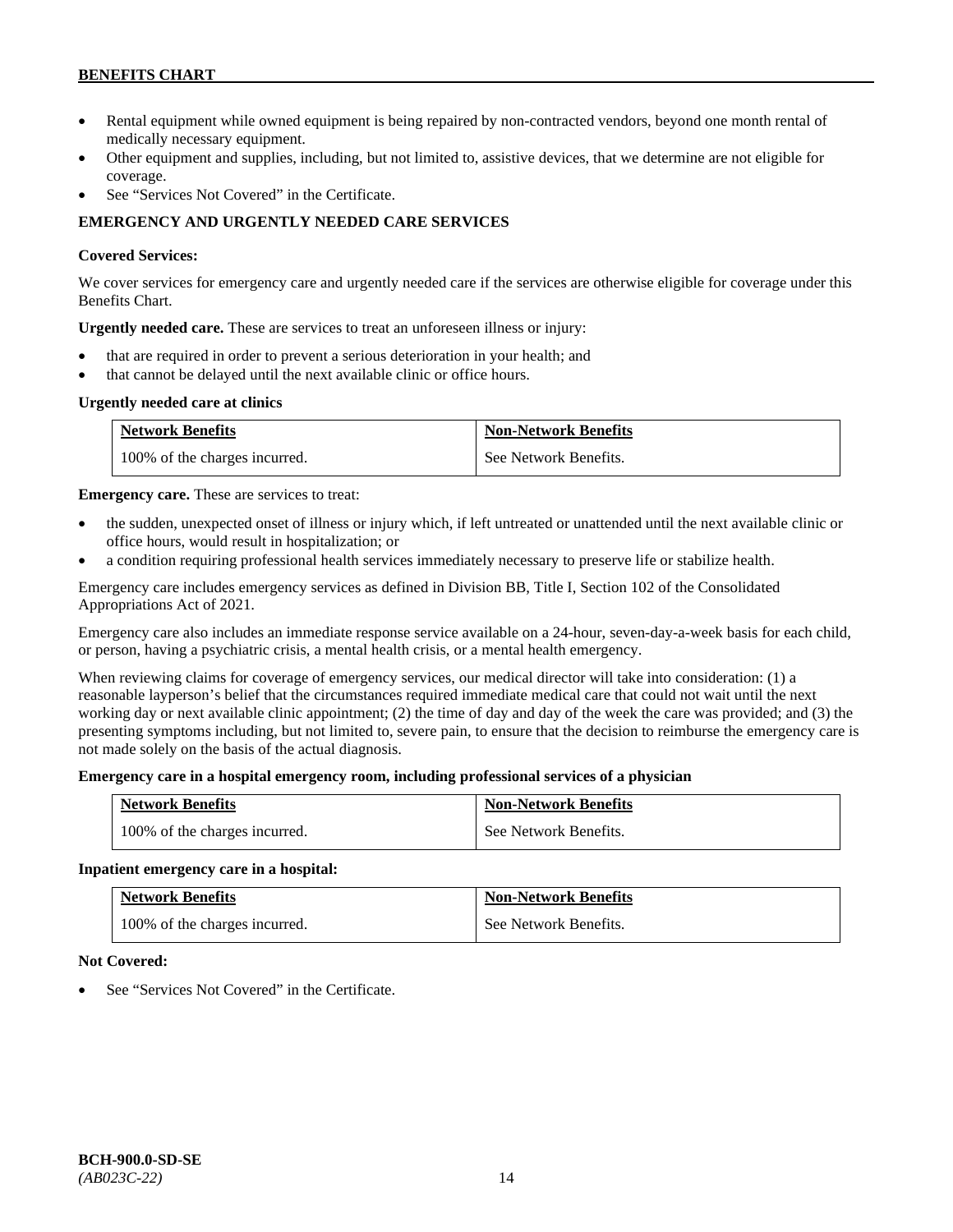# **GENE THERAPY**

### **Covered Services:**

We cover gene therapy treatment that meets our current medical coverage criteria.

| <b>Network Benefits</b>                                                                                                                                                                                  | <b>Non-Network Benefits</b> |
|----------------------------------------------------------------------------------------------------------------------------------------------------------------------------------------------------------|-----------------------------|
| Coverage level is same as corresponding Network<br>Benefits, depending on type of service provided, such<br>as Office Visits for Illness or Injury, Inpatient or<br><b>Outpatient Hospital Services.</b> | No coverage.                |

### **Limitations:**

- Gene therapy must be provided by a designated provider.
- Specific types of gene therapy are limited to therapies and conditions specified in our medical coverage criteria.

### **Not Covered:**

See "Services Not Covered" in the Certificate.

### **HEALTH EDUCATION**

### **Covered Services:**

We cover education for preventive services and education for the management of chronic health problems, such as diabetes. Coverage includes medical nutrition therapy that is provided by a certified, registered, or licensed health care professional.

We cover diabetic self-management training and education if:

- the service is provided by a physician, nurse, dietitian, pharmacist, or other licensed health care provider who satisfies the current academic eligibility requirements of the National Certification Board for Diabetic Educators and has completed a course in diabetes education and training or has been certified as a diabetes educator; and
- the training and education is based upon a diabetes program recognized by the American Diabetes Association or a diabetes program with a curriculum approved by the American Diabetes Association or the South Dakota Department of Health.

Coverage of diabetes self-management training is limited to Insureds:

- o who are newly diagnosed with diabetes or have received no prior diabetes education;
- o who require a change in current therapy;<br>o who have a co-morbid condition such heal
- who have a co-morbid condition such heart disease or renal failure; or
- o whose diabetes condition is unstable.

See "Diabetic Equipment and Supplies" to see what diabetic equipment and supplies we cover.

| <b>Network Benefits</b>                                     | <b>Non-Network Benefits</b>  |
|-------------------------------------------------------------|------------------------------|
| 100% of the charges incurred.<br>Deductible does not apply. | 50% of the charges incurred. |

#### **Not Covered:**

See "Services Not Covered" in the Certificate.

# **HOME HEALTH SERVICES**

### **Covered Services:**

We cover the following services:

- skilled nursing treatment in the home intended to provide a safe transition from other levels of care;
- physical therapy, occupational therapy, speech therapy, respiratory therapy and other therapeutic services;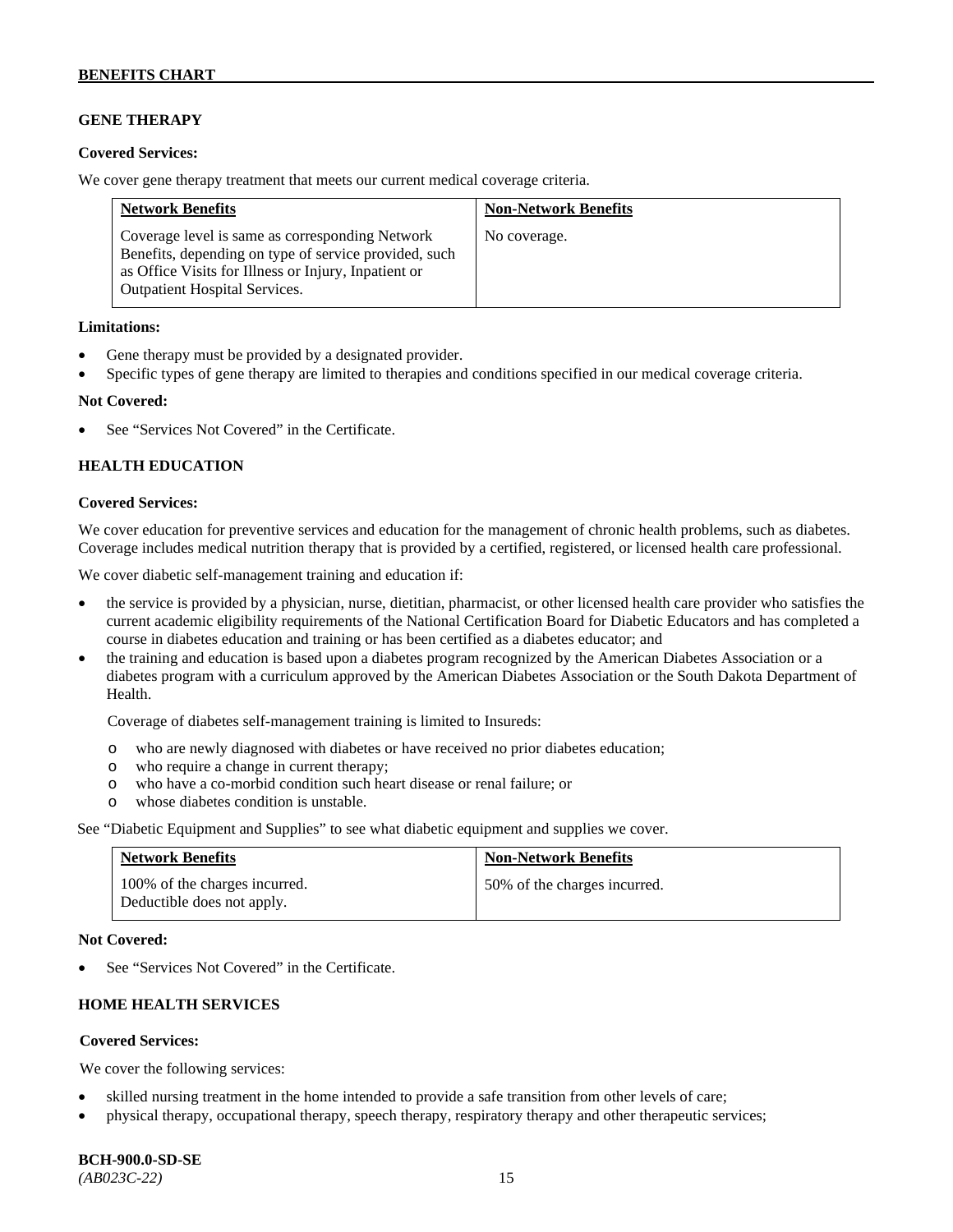- non-routine prenatal and postnatal services;
- routine postnatal well child visits, as described in the Coverage Criteria;
- phototherapy services for newborns. For phototherapy services for newborns and high risk prenatal services, supplies and equipment are included;
- home health aide services and other eligible home health services when provided in your home, if you are homebound (i.e., unable to leave home without considerable effort due to a medical condition. Lack of transportation does not constitute homebound status);
- total parenteral nutrition/intravenous ("TPN/IV") therapy, equipment, supplies and drugs in connection with IV therapy. IV line care kits are covered under Durable Medical Equipment. You do not need to be homebound to receive total parenteral nutrition/intravenous ("TPN/IV") therapy;
- palliative care benefits. Palliative care includes symptom management, education and establishing goals of care. We waive the requirement that you be homebound for a limited number of home visits for palliative care (as shown in this Benefits Chart), if you have a life-threatening, non-curable condition which has a prognosis of survival of two years or less. Additional palliative care visits are eligible under the home health services benefit if you are homebound and meet all other requirements defined in this section.

Home health services are eligible and covered only when they are:

- medically necessary; and
- provided as rehabilitative care, terminal care or maternity care; and
- ordered by a physician, and included in the written home care plan.

### **Physical therapy, occupational therapy, speech therapy, respiratory therapy, home health aide services and palliative care**

| <b>Network Benefits</b>       | <b>Non-Network Benefits</b>  |
|-------------------------------|------------------------------|
| 100% of the charges incurred. | 50% of the charges incurred. |

### **TPN/IV therapy, skilled nursing services, non-routine prenatal/postnatal services and phototherapy**

| Network Benefits              | <b>Non-Network Benefits</b>  |
|-------------------------------|------------------------------|
| 100% of the charges incurred. | 50% of the charges incurred. |

Each 24-hour visit (or shifts of up to 24-hour visits) equals one visit and counts toward the Maximum visits for all other services shown below. Any visit that lasts less than 24 hours, regardless of the length of the visit, will count as one visit toward the Maximum visits for all other services shown below. All visits must be medically necessary and benefit eligible.

#### **Routine postnatal well child visit**

| <b>Network Benefits</b>                                     | <b>Non-Network Benefits</b>  |
|-------------------------------------------------------------|------------------------------|
| 100% of the charges incurred.<br>Deductible does not apply. | 50% of the charges incurred. |

#### **Maximum visits for palliative care**

If you are eligible to receive palliative care in the home and you are not homebound, there is a maximum of 12 visits per calendar year.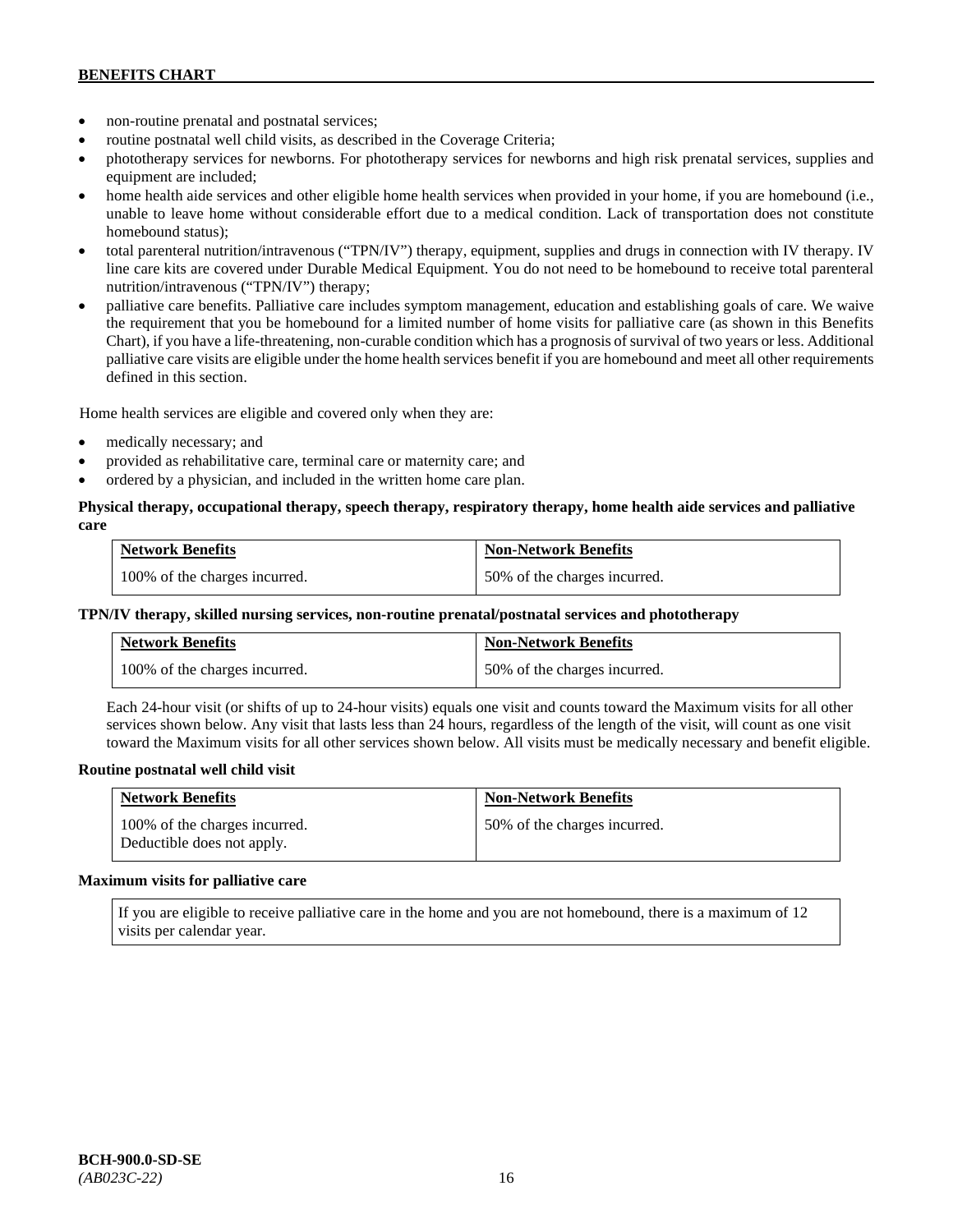### **Maximum visits for all other services**

| <b>Network Benefits</b>       | <b>Non-Network Benefits</b> |
|-------------------------------|-----------------------------|
| 120 visits per calendar year. | 60 visits per calendar year |

Each visit provided under the Network Benefits and Non-Network Benefits counts toward the maximums shown under both Maximum visits sections. The routine postnatal well child visit does not count toward the visit limit.

### **Limitations:**

- Home health services are not provided as a substitute for a primary caregiver in the home or as relief (respite) for a primary caregiver in the home. We will not reimburse family members or residents in your home for the above services.
- A service shall not be considered a skilled nursing service merely because it is performed by, or under the direct supervision of, a licensed nurse. Where a service (such as tracheotomy suctioning or ventilator monitoring) or like services, can be safely and effectively performed by a non-medical person (or self-administered), without the direct supervision of a licensed nurse, the service shall not be regarded as a skilled nursing service, whether or not a skilled nurse actually provides the service. The unavailability of a competent person to provide a non-skilled service shall not make it a skilled service when a skilled nurse provides it. Only the skilled nursing component of so-called "blended" services (i.e. services which include skilled and non-skilled components) are covered under this Benefits Chart.

### **Not Covered:**

- Financial or legal counseling services.
- Housekeeping or meal services in your home.
- Services provided by a family member or enrollee, or a resident in the enrollee's home.
- Vocational rehabilitation and recreational or educational therapy. Recreation therapy is therapy provided solely for the purpose of recreation, including, but not limited to: (a) requests for physical therapy or occupational therapy to improve athletic ability, and (b) braces or guards to prevent sports injuries.
- See "Services Not Covered" in the Certificate.

### **HOSPICE SERVICES**

### **Applicable Definitions:**

**Part-time.** This is up to two hours of service per day, more than two hours is considered continuous care.

**Continuous Care.** This is from two to twelve hours of service per day provided by a registered nurse, licensed practical nurse, or home health aide, during a period of crisis in order to maintain a terminally ill patient at home.

**Appropriate Facility.** This is a nursing home, hospice residence, or other inpatient facility.

**Custodial Care Related to Hospice Services.** This means providing assistance in the activities of daily living and the care needed by a terminally ill patient which can be provided by primary caregiver (i.e., family member or friend) who is responsible for the patient's home care.

### **Covered Services:**

**Hospice Program.** We cover the services described below if you are terminally ill and accepted as a hospice program participant. You must meet the eligibility requirements of the program, and elect to receive services through the hospice program. If you elect to receive hospice services, you do so in lieu of curative treatment for your terminal illness for the period you are enrolled in the hospice program.

**Eligibility:** In order to be eligible to be enrolled in the hospice program, you must: (1) be a terminally ill patient (prognosis of six months or less); (2) have chosen a palliative treatment focus (i.e., emphasizing comfort and supportive services rather than treatment attempting to cure the disease or condition); and (3) continue to meet the terminally ill prognosis as reviewed by our medical director or his or her designee over the course of care. You may withdraw from the hospice program at any time.

**Eligible Services:** Hospice services include the following services provided in accordance with an approved hospice treatment plan.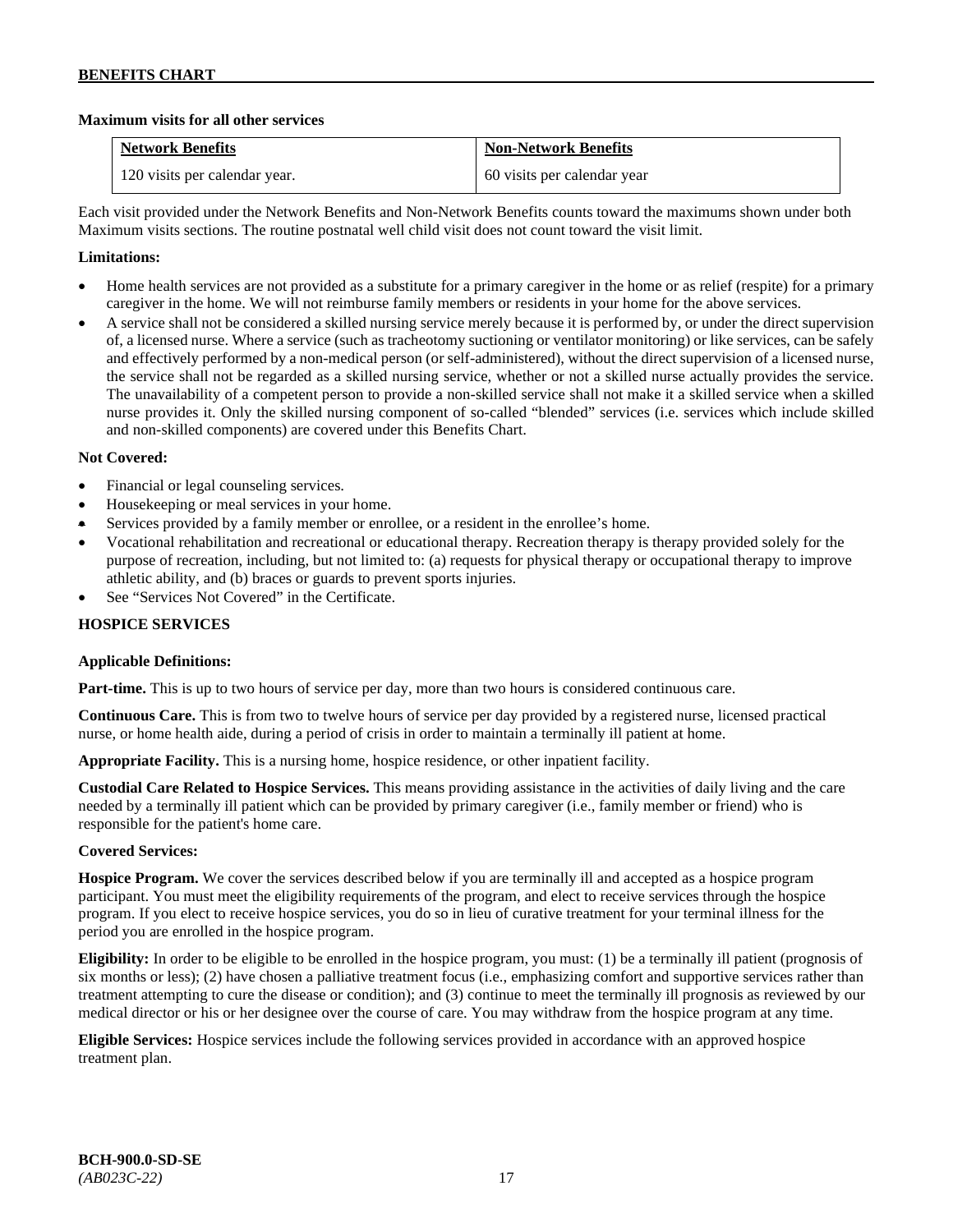- Inpatient Services: We cover inpatient services in a hospital facility.
- Home Health Services:
	- Part-time care provided in your home by an interdisciplinary hospice team (which may include a physician, nurse, social worker, and spiritual counselor) and medically necessary home health services are covered.
	- o One or more periods of continuous care in your home or in a setting which provides day care for pain or symptom management, when medically necessary, will be covered.
- Other Services:
	- o Respite care is covered for care in your home or in an appropriate facility, to give your primary caregivers (i.e., family members or friends) rest and/or relief when necessary in order to maintain a terminally ill patient at home*.*
	- o Medically necessary medications for pain and symptom management.
	- o Semi-electric hospital beds and other durable medical equipment are covered.
	- o Emergency and non-emergency care is covered.

| <b>Network Benefits</b>       | <b>Non-Network Benefits</b>  |
|-------------------------------|------------------------------|
| 100% of the charges incurred. | 50% of the charges incurred. |

Respite care is limited to five episodes, up to five days per episode. Inpatient hospice services are limited to 15 days per lifetime.

# **Not Covered:**

- Financial or legal counseling services.
- Housekeeping or meal services in your home.
- Custodial or maintenance care related to hospice services, whether provided in the home or in a nursing home.
- Any service not specifically described as covered services under this hospice services benefits.
- Any services provided by members of your family or residents in your home.
- See "Services Not Covered" in the Certificate.

# **HOSPITAL AND SKILLED NURSING FACILITY SERVICES**

### **Covered Services:**

We cover services as described below.

### **Medical or surgical hospital services**

**Inpatient hospital services:** We cover the following medical or surgical services, for the treatment of acute illness or injury, which require the level of care only provided in an acute care facility. These services must be authorized by a physician.

Inpatient hospital services include: room and board; the use of operating or maternity delivery rooms; intensive care facilities; newborn nursery facilities; general nursing care, anesthesia, laboratory and diagnostic imaging services, reconstructive surgery, radiation therapy, physical therapy, prescription drugs or other medications administered during treatment, blood and blood products (unless replaced), and blood derivatives, and other diagnostic or treatment related hospital services; physician and other professional medical and surgical services provided while in the hospital, including gender confirmation surgery that meets medical coverage criteria.

Services for items for personal convenience, such as television rental, are not covered.

We cover, following a vaginal delivery, a minimum of 48 hours of inpatient care for the mother and newborn child. We cover, following a caesarean section delivery, a minimum of 96 hours of inpatient care for the mother and newborn child. If the duration of inpatient care is less than these minimums, we also cover a minimum of one home visit by a registered nurse for post-delivery care, within 4 days of discharge of the mother and newborn child. Services provided by the registered nurse include, but are not limited to, parent education, assistance and training in breast and bottle feeding, and conducting any necessary and appropriate clinical tests. We shall not provide any compensation or other non-medical remuneration to encourage a mother and newborn to leave inpatient care before the duration minimums specified.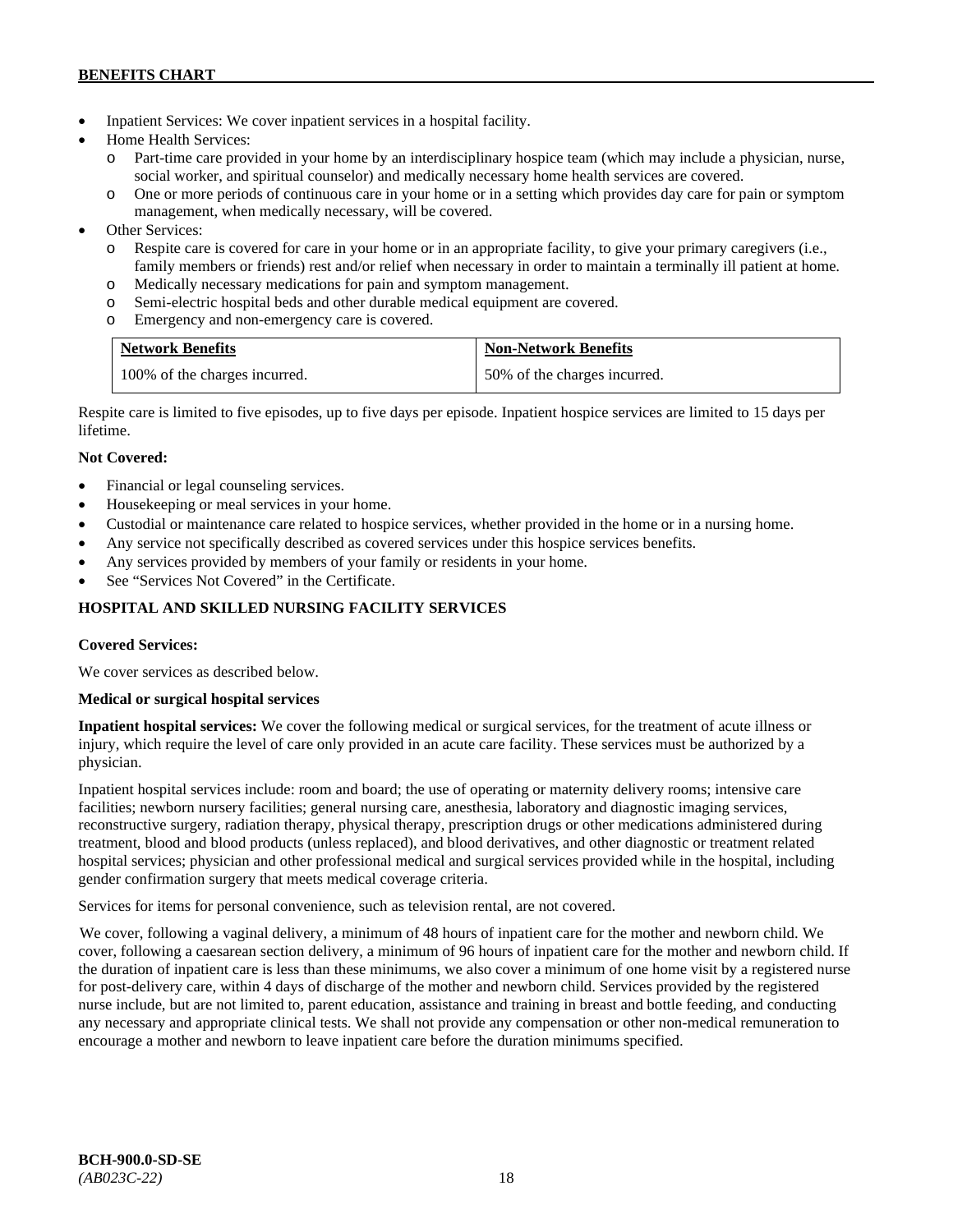Group health plans and health insurance issuers generally may not, under Federal law, restrict benefits for any hospital length of stay in connection with childbirth for the mother of newborn child to less than 48 hours following a vaginal delivery, or less than 96 hours following a caesarean section. However, Federal law generally does not prohibit the mother's or newborn's attending provider, after consulting with the mother, from discharging the mother or her newborn earlier than 48 hours (or 96 hours as applicable). In any case plans and issuers may not, under Federal law, require that a provider obtain authorization from the plan or the insurance issuer for prescribing a length of stay not in excess of 48 hours (or 96 hours).

| <b>Network Benefits</b>       | <b>Non-Network Benefits</b>  |
|-------------------------------|------------------------------|
| 100% of the charges incurred. | 50% of the charges incurred. |

Each insured's admission or confinement, including that of a newborn child, is separate and distinct from the admission or confinement of any other insured.

### **Outpatient hospital, ambulatory care or surgical facility services:**

We cover the following medical and surgical services, for diagnosis or treatment of illness or injury on an outpatient basis. These services must be authorized by a physician.

Outpatient services include: use of operating rooms, maternity delivery rooms or other outpatient departments, rooms or facilities; and the following outpatient services: general nursing care, anesthesia, laboratory and diagnostic imaging services, reconstructive surgery, radiation therapy, physical therapy, drugs administered during treatment, blood and blood products (unless replaced), and blood derivatives, and other diagnostic or treatment related outpatient services; physician and other professional medical and surgical services provided while an outpatient, including gender confirmation surgery that meets medical coverage criteria.

Prior authorization by our medical director is required for new, experimental or reconstructive technologies or procedures. Requests must be submitted prior to performing the technology or procedure.

To see the benefit level for diagnostic imaging services, laboratory services and physical therapy, see benefits under Diagnostic Imaging Services, Laboratory Services and Physical Therapy in this Benefits Chart.

| <b>Network Benefits</b>       | <b>Non-Network Benefits</b>  |
|-------------------------------|------------------------------|
| 100% of the charges incurred. | 50% of the charges incurred. |

**Skilled nursing facility care:** We cover room and board, daily skilled nursing and related ancillary services for post-acute treatment and rehabilitative care of illness or injury that meets medical coverage criteria.

| <b>Network Benefits</b>                        | <b>Non-Network Benefits</b>                    |
|------------------------------------------------|------------------------------------------------|
| 100% of the charges incurred.                  | 50% of the charges incurred.                   |
| Limited to a 90 day maximum per calendar year. | Limited to a 90 day maximum per calendar year. |

Each day of services provided under the Network Benefits and Non-Network Benefits, combined, applies toward the maximums shown above.

#### **Not Covered:**

- Services for items for personal convenience, such as television rental, are not covered.
- See "Services Not Covered" in the Certificate.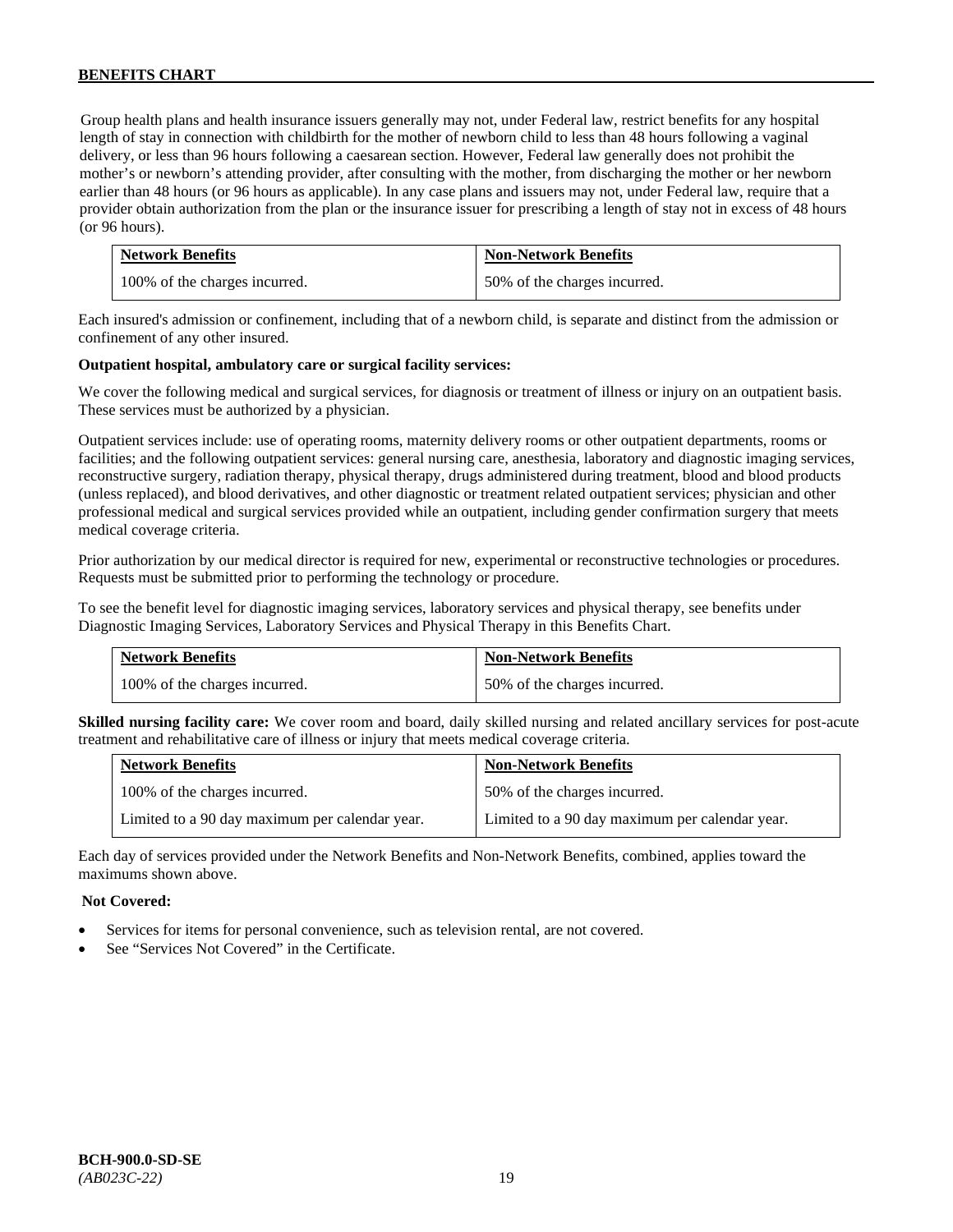# **INFERTILITY DIAGNOSIS**

### **Covered Services:**

We cover the diagnosis of infertility. These services include diagnostic procedures and tests provided in connection with an infertility evaluation, office visits and consultations to diagnose infertility.

| <b>Network Benefits</b>       | <b>Non-Network Benefits</b>  |
|-------------------------------|------------------------------|
| 100% of the charges incurred. | 50% of the charges incurred. |

Coverage is limited to office visits and consultations to diagnose infertility. Treatment is not covered.

### **Not Covered:**

- Infertility/fertility treatment, including but not limited to, office visits, laboratory services, diagnostic imaging services and fertility drugs; reversal of sterilization; and sperm, ova or embryo acquisition, retrieval or storage; however, we cover office visits and consultations to diagnose infertility.
- Services related to the establishment of surrogate pregnancy and fees for a surrogate. However, pregnancy and maternity services are covered for an insured under this Benefits Chart, including a surrogate pregnancy.
- See "Services Not Covered" in the Certificate.

### **LABORATORY SERVICES**

#### **Covered Services:**

We cover laboratory tests when ordered by a provider and provided in a clinic or outpatient hospital facility.

We cover services provided in a clinic or outpatient hospital facility. To see the benefit level for inpatient hospital or skilled nursing facility services, see benefits under Inpatient Hospital and Skilled Nursing Facility Services.

#### **Prostate-specific antigen (PSA) testing**

| <b>Network Benefits</b>       | <b>Non-Network Benefits</b>  |
|-------------------------------|------------------------------|
| 100% of the charges incurred. | 50% of the charges incurred. |

#### **All other laboratory services**

#### **Services for illness or injury**

| Network Benefits              | <b>Non-Network Benefits</b>  |
|-------------------------------|------------------------------|
| 100% of the charges incurred. | 50% of the charges incurred. |

#### **Preventive Services**

Laboratory services associated with preventive services are covered at the benefit level shown in the "Preventive Services" section of this Benefits Chart.

#### **Not Covered:**

See "Services Not Covered" in the Certificate.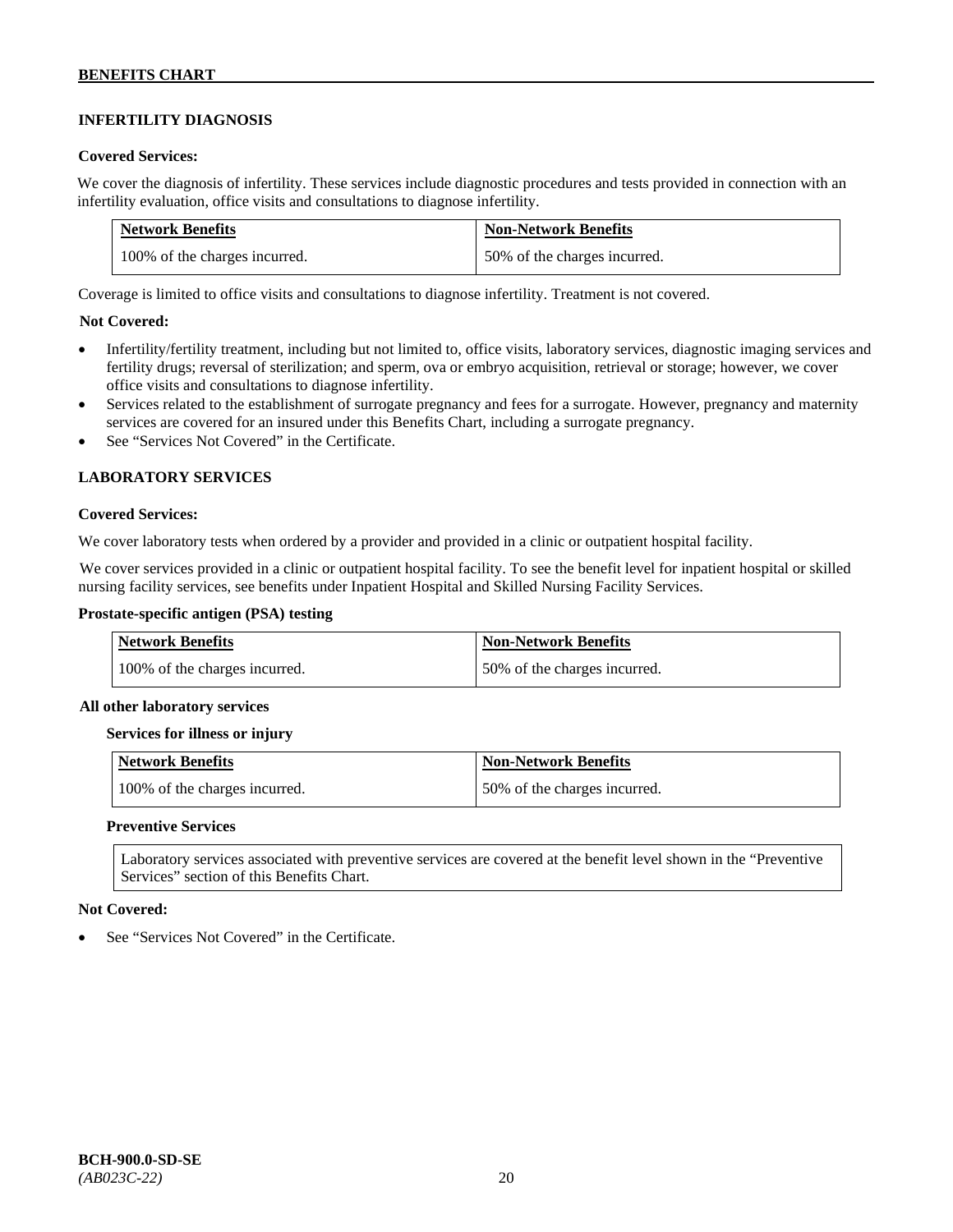# **MASTECTOMY RECONSTRUCTION BENEFIT**

#### **Covered Services:**

We cover reconstruction of the breast on which the mastectomy has been performed; surgery and reconstruction of the other breast to produce symmetrical appearance, and prostheses and physical complications of all stages of mastectomy, including lymphedemas.

| <b>Network Benefits</b>                              | <b>Non-Network Benefits</b>                           |
|------------------------------------------------------|-------------------------------------------------------|
| Coverage level is same as corresponding Network      | Coverage level is same as corresponding Non-Network   |
| Benefits, depending on type of service provided such | Benefits, depending on type of service provided, such |
| as Office Visits for Illness or Injury, Inpatient or | as Office Visits for Illness or Injury, Inpatient or  |
| Outpatient Hospital Services.                        | <b>Outpatient Hospital Services.</b>                  |

#### **Not Covered:**

See "Services Not Covered" in the Certificate.

### **MEDICATION THERAPY DISEASE MANAGEMENT PROGRAM**

### **Covered Services:**

If you meet our criteria for coverage, you may qualify for our Medication Therapy Disease Management Program.

The program covers consultations with a designated network pharmacist.

Covered services are based on established medical policies, which are subject to periodic review and modification by the medical directors. These medical policies (medical coverage criteria) are available online at [healthpartners.com](http://www.healthpartners.com/) or by calling Member Services.

| <b>Network Benefits</b>                                     | <b>Non-Network Benefits</b> |
|-------------------------------------------------------------|-----------------------------|
| 100% of the charges incurred.<br>Deductible does not apply. | No coverage.                |

#### **Not Covered:**

See "Services Not Covered" in the Certificate.

### **OFFICE VISITS FOR ILLNESS OR INJURY**

#### **Covered Services:**

We cover the following when medically necessary: professional medical and surgical services and related supplies, including biofeedback, of physicians and other health care providers; blood and blood products (unless replaced) and blood derivatives.

We cover diagnosis and treatment of illness or injury to the eyes. Where contact or eyeglass lenses are prescribed as medically necessary for the post-operative treatment of cataracts or for the treatment of aphakia, acute or chronic corneal pathology, or keratoconus, we cover the initial evaluation, lenses and fitting. Insureds must pay for lens replacement beyond the initial pair.

We cover medically necessary professional services by a licensed physician or audiologist appropriate for the treatment of hearing impairment to a person under the age of 19. Hearing aids are not covered.

Services received via video, e-visit or telephone are covered under the "Telehealth/Telemedicine Services" section.

#### **Office visits**

| <b>Network Benefits</b>       | <b>Non-Network Benefits</b>  |
|-------------------------------|------------------------------|
| 100% of the charges incurred. | 50% of the charges incurred. |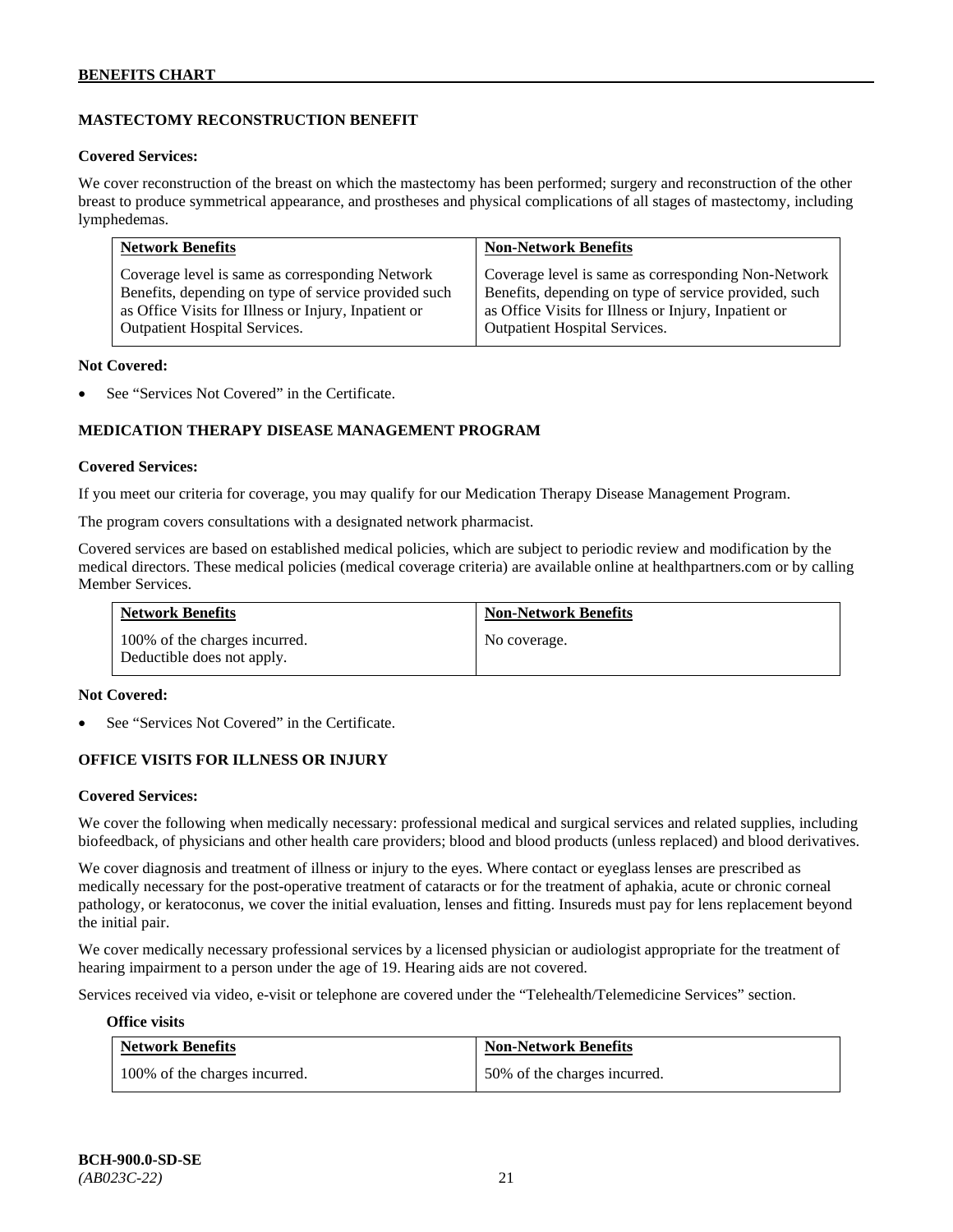### **Convenience clinics**

| <b>Network Benefits</b>       | <b>Non-Network Benefits</b>  |
|-------------------------------|------------------------------|
| 100% of the charges incurred. | 50% of the charges incurred. |

### **Injections administered in a physician's office, other than immunizations:**

### **Allergy Injections**

| <b>Network Benefits</b>       | <b>Non-Network Benefits</b>  |
|-------------------------------|------------------------------|
| 100% of the charges incurred. | 50% of the charges incurred. |

### **All other injections**

| <b>Network Benefits</b>       | <b>Non-Network Benefits</b>  |
|-------------------------------|------------------------------|
| 100% of the charges incurred. | 50% of the charges incurred. |

### **Not Covered:**

- Court ordered treatment.
- See "Services Not Covered" in the Certificate.

### **PEDIATRIC EYEWEAR**

### **Covered Services:**

- We cover pediatric eyewear for children.
- Routine eye exams are covered under the "Preventive Services" section.

| <b>Network Benefits</b>       | <b>Non-Network Benefits</b> |
|-------------------------------|-----------------------------|
| 100% of the charges incurred. | No coverage.                |

#### **Limitations:**

- Coverage under this provision will continue until the end of the month in which the child turns age 19.
- Limited to one of the following per calendar year:
	- o one pair of eyeglasses including one set of prescription lenses, frames from our designated eyewear collection, and anti-scratch coating; or
	- o one pair of non-disposable contact lenses; or
	- a one-year supply of disposable contact lenses.
- Contact lens fittings are limited to two per calendaryear.

### **Not Covered:**

- Frames that are not included in our designated eyewear collection. However, one pair of lenses will be covered if an insured chooses frames outside our designated eyewear collection.
- More than one pair of lenses or frames or non-disposable contacts per calendar year, regardless of the reason. This includes replacement of eyeglasses or contact lenses due to loss, breakage, theft, or change in prescription.
- Safety glasses or goggles for sports or vocational reasons.
- Upgrades including, but not limited to, UV protection and no-line multifocal lenses.
- See "Services Not Covered" in the Certificate.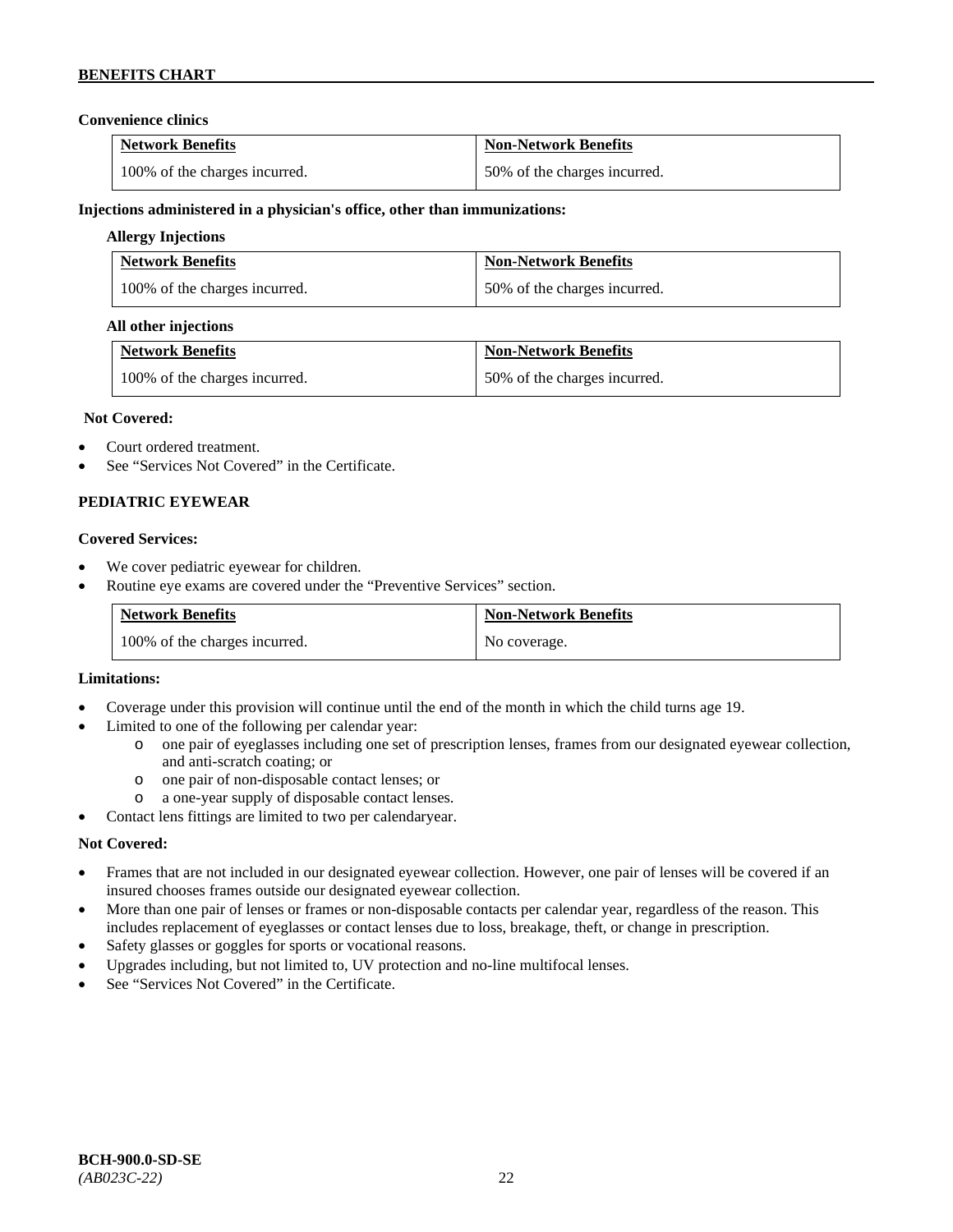# **PHYSICAL THERAPY, OCCUPATIONAL THERAPY AND SPEECH THERAPY**

#### **Covered Services:**

We cover the following physical therapy, occupational therapy and speech therapy services:

- Medically necessary rehabilitative care to correct the effects of illness or injury.
- Habilitative care rendered for congenital, developmental or medical conditions which have significantly limited the successful initiation of normal speech and normal motor development.

Massage therapy which is performed in conjunction with other treatment/modalities by a physical or occupational therapist, is part of a prescribed treatment plan and is not billed separately is covered.

We cover services provided in a clinic. We also cover physical therapy provided in an outpatient hospital facility. To see the benefit level for inpatient hospital or skilled nursing facility services, see benefits under Inpatient Hospital and Skilled Nursing Facility Services.

#### **Rehabilitative care**

| <b>Network Benefits</b>       | <b>Non-Network Benefits</b>  |
|-------------------------------|------------------------------|
| 100% of the charges incurred. | 50% of the charges incurred. |

### **Habilitative care**

| <b>Network Benefits</b>       | <b>Non-Network Benefits</b>  |
|-------------------------------|------------------------------|
| 100% of the charges incurred. | 50% of the charges incurred. |

#### **Not Covered:**

- Massage therapy for the purpose of comfort or convenience of the Insured.
- See "Services Not Covered" in the Certificate.

### **PRE-DIABETES DISEASE MANAGEMENT PROGRAM**

#### **Covered Services:**

If you meet our criteria for coverage, you may qualify for the Pre-diabetes Disease Management Program through Omada Health.

The program covers group health coaching which focuses on weight loss, exercise, behavior modification and health education at select locations determined by the plan.

| <b>Network Benefits</b>                                     | <b>Non-Network Benefits</b> |
|-------------------------------------------------------------|-----------------------------|
| 100% of the charges incurred.<br>Deductible does not apply. | Not applicable.             |

#### **Not Covered:**

See "Services Not Covered" in the Certificate.

### **PRESCRIPTION DRUG SERVICES**

#### **Covered Services:**

We cover prescription drugs and medications, which can be self-administered or are administered in a physician's office. We will not exclude coverage of off-label use of drugs to treat cancer or life threatening conditions on the grounds that the drug has not been approved by the FDA for that indication if that drug is recognized for the treatment of such indication in one of the standard reference compendia and when an appropriate level of evidence or medical necessity is met.

#### **For Network Benefits, drugs and medications must be obtained at a Network Pharmacy.**

**If a copayment is required, you must pay one copayment for each 31-day supply, or portion thereof, unless otherwise indicated below.**

**BCH-900.0-SD-SE**  *(AB023C-22)* 23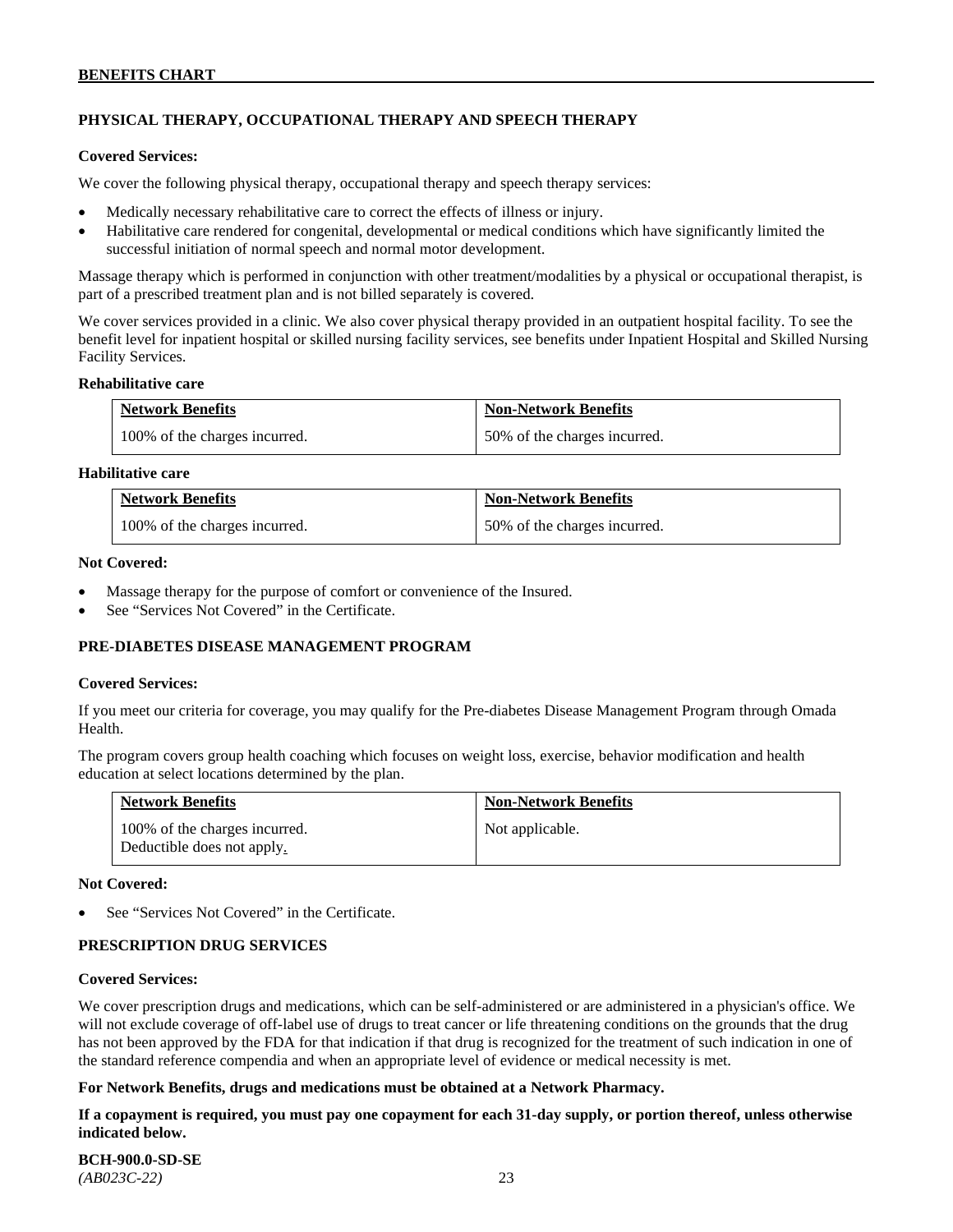# **Outpatient drugs (except as specified below)**

| <b>Network Benefits</b>                                                                                                                                      | <b>Non-Network Benefits</b>  |
|--------------------------------------------------------------------------------------------------------------------------------------------------------------|------------------------------|
| 100% of the charges incurred for formulary drugs.                                                                                                            | 50% of the charges incurred. |
| Formulary insulin is considered preventive and is not<br>subject to your deductible. In no event will your cost<br>for a formulary insulin drug exceed \$25. |                              |
| Non-formulary drugs are covered at 80% of the<br>charges incurred.                                                                                           |                              |

# **Mail order drugs**

| <b>Network Benefits</b>                                                                                                                                                                                                                               | <b>Non-Network Benefits</b>                                                                                                |
|-------------------------------------------------------------------------------------------------------------------------------------------------------------------------------------------------------------------------------------------------------|----------------------------------------------------------------------------------------------------------------------------|
| For your convenience, you may also get up to a 93-day<br>supply of outpatient prescription drugs that can be self-<br>administered through the designated mail order service.<br>Specialty drugs are not available through the mail order<br>service. | See Network mail order drugs benefit.<br>Mail order drugs are only available through the<br>designated mail order service. |

### **Specialty drugs that are self-administered**

| <b>Network Benefits</b>                                                                                                                    | <b>Non-Network Benefits</b> |
|--------------------------------------------------------------------------------------------------------------------------------------------|-----------------------------|
| 100% of the charges incurred.                                                                                                              | No coverage.                |
| For Network Benefits, specialty drugs are limited to<br>drugs on the specialty drug list and must be obtained<br>from a designated vendor. |                             |

# **Drugs for treatment of growth deficiency**

| <b>Network Benefits</b>                                                                                                                            | <b>Non-Network Benefits</b>  |
|----------------------------------------------------------------------------------------------------------------------------------------------------|------------------------------|
| 100% of the charges incurred.                                                                                                                      | 50% of the charges incurred. |
| For Network Benefits, growth deficiency drugs are<br>limited to drugs on the specialty drug list and must be<br>obtained from a designated vendor. |                              |

# **Tobacco cessation drugs are covered for all FDA-approved tobacco cessation drugs**

| <b>Network Benefits</b>                                     | <b>Non-Network Benefits</b>  |
|-------------------------------------------------------------|------------------------------|
| 100% of the charges incurred.<br>Deductible does not apply. | 50% of the charges incurred. |

# **Contraceptive drugs**

| <b>Network Benefits</b>                                                                                                                                         | <b>Non-Network Benefits</b>  |
|-----------------------------------------------------------------------------------------------------------------------------------------------------------------|------------------------------|
| 100% of the charges incurred for formulary drugs.<br>Deductible does not apply.                                                                                 | 50% of the charges incurred. |
| If a physician requests that a non-formulary<br>contraceptive drug be dispensed as written, the drug<br>will be covered at 100%, not subject to the deductible. |                              |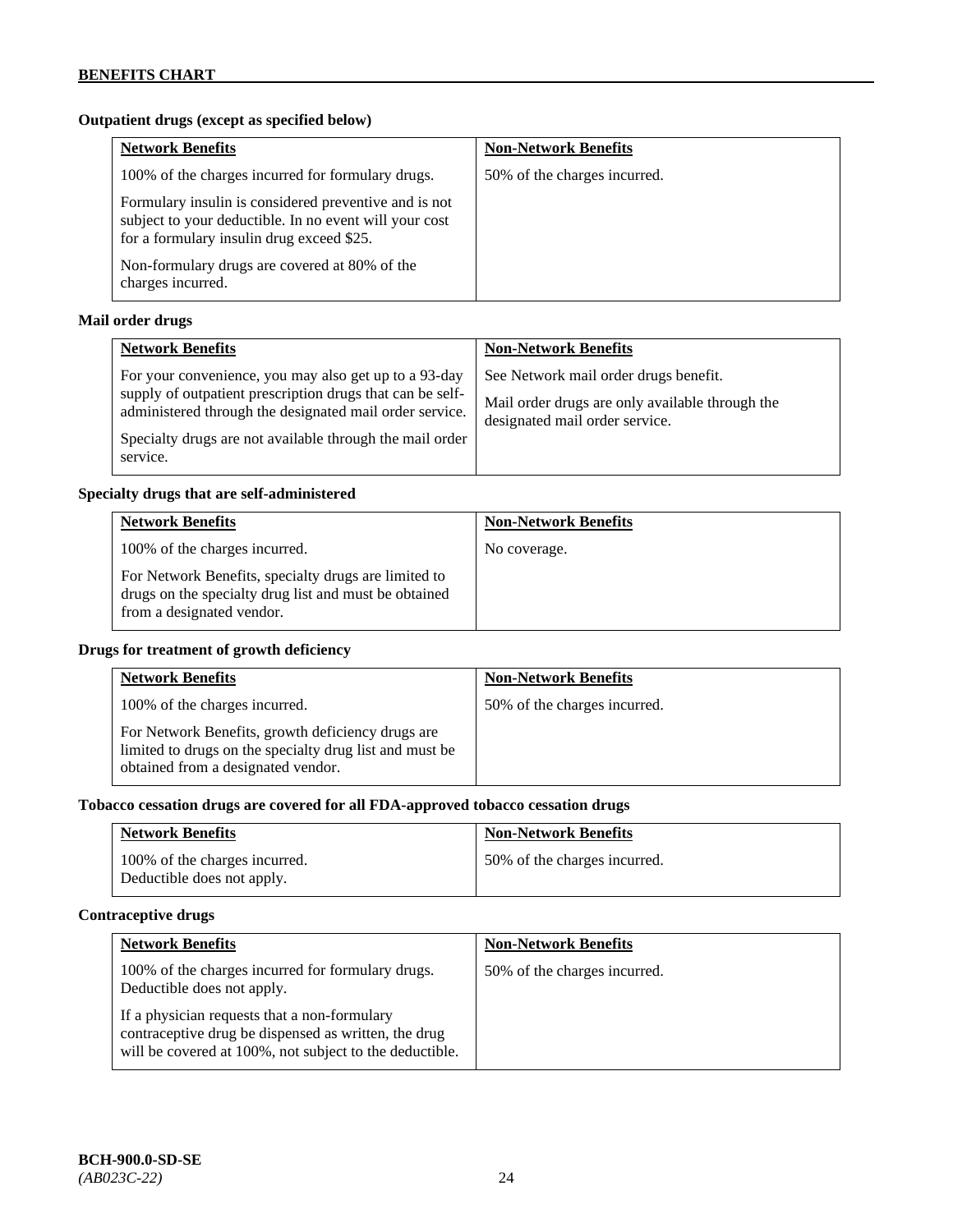**ACA preventive medications.** We cover preventive medications currently recommended by USPSTF with an A or B rating if they are prescribed by your medical provider and they are listed on our Commercial ACA Preventive Drug List. Preventive medications are subject to periodic review and modification. Changes would be effective in accordance with the federal rules and reflected in our current medical coverage criteria for preventive care services.

| <b>Network Benefits</b>                                     | <b>Non-Network Benefits</b>  |
|-------------------------------------------------------------|------------------------------|
| 100% of the charges incurred.<br>Deductible does not apply. | 50% of the charges incurred. |

### **Limitations:**

- Certain drugs may require prior authorization as indicated on the Formulary. HealthPartners may require prior authorization for the drug and also the site where the drug will be provided. Certain drugs are subject to our utilization review process and quantity limits as indicated on our Formulary.
- Certain non-formulary drugs require prior authorization. In addition, certain drugs may be subject to any quantity limits applied as part of our trial program. The trial drug program applies to new prescriptions for certain drugs which have high toxicity, low tolerance, high costs and/or high potential for waste. Trial drugs are indicated on the formulary and/or the Specialty Drug List. Your first fill of a trial drug may be limited to less than a month supply. If the drug is well tolerated and effective, you will receive the remainder of your first month supply.
- If an insured requests a brand name drug when there is a generic equivalent, the brand name drug will be covered up to the charge that would apply to the generic drug, minus any required copayment. If a physician requests that a brand name drug be dispensed as written, the drug will be paid at the non-formulary benefit.
- We may require Insureds to try over-the-counter (OTC) drug alternatives before approving more costly formulary prescription drugs.
- Unless otherwise specified in the "Prescription Drug Services" section, you may receive up to a 31-day supply per prescription.
- New prescriptions to treat certain chronic conditions are limited to a 31-day supply.
- A 93-day supply will be covered and dispensed only at pharmacies that participate in our extended day supply program.
- No more than a 31-day supply of Specialty Drugs will be covered and dispensed at a time, unless it is a manufacturer supplied drug that cannot be split that supplies the insured with more than a 31-day supply.

### **Not Covered:**

- Replacement of prescription drugs, medications, equipment and supplies due to loss, damage or theft.
- Nonprescription (over the counter) drugs or medications, including, but not limited to, vitamins, supplements, homeopathic remedies, and non-FDA approved drugs, unless listed on the Formulary and prescribed by a physician or legally authorized health care provider under applicable state and federal law. We cover off-label use of drugs to treat cancer as specified in the "Prescription Drug Services" section of this Benefits Chart. This exclusion does not include over-the-counter contraceptives for women as allowed under the Affordable Care Act when the Insured obtains a prescription for the item. In addition, if the Insured obtains a prescription, this exclusion does not include aspirin to prevent cardiovascular disease for men and women of certain ages; folic acid supplements for women who may become pregnant; fluoride chemoprevention supplements for children without fluoride in their water source; and iron supplements for children ages 6-12 months who are at risk for anemia.
- All drugs for the treatment of sexual dysfunction.
- Fertility drugs.
- Medical cannabis.
- Drugs on the Excluded Drug List. The Excluded Drug List includes select drugs within a therapy class that are not eligible for coverage. This includes drugs that may be excluded for certain indications. The Excluded Drug List is available a[t HealthPartners.com.](http://www.healthpartners.com/)
- Drugs that are newly approved by the FDA until they are reviewed and approved by HealthPartners Pharmacy and Therapeutics Committee.
- Medical devices approved by the FDA will not be covered under the "Prescription Drug Services" section unless they are on our Formulary. Covered medical devices are generally submitted and reimbursed under your medical benefits.
- See "Services Not Covered" in the Certificate.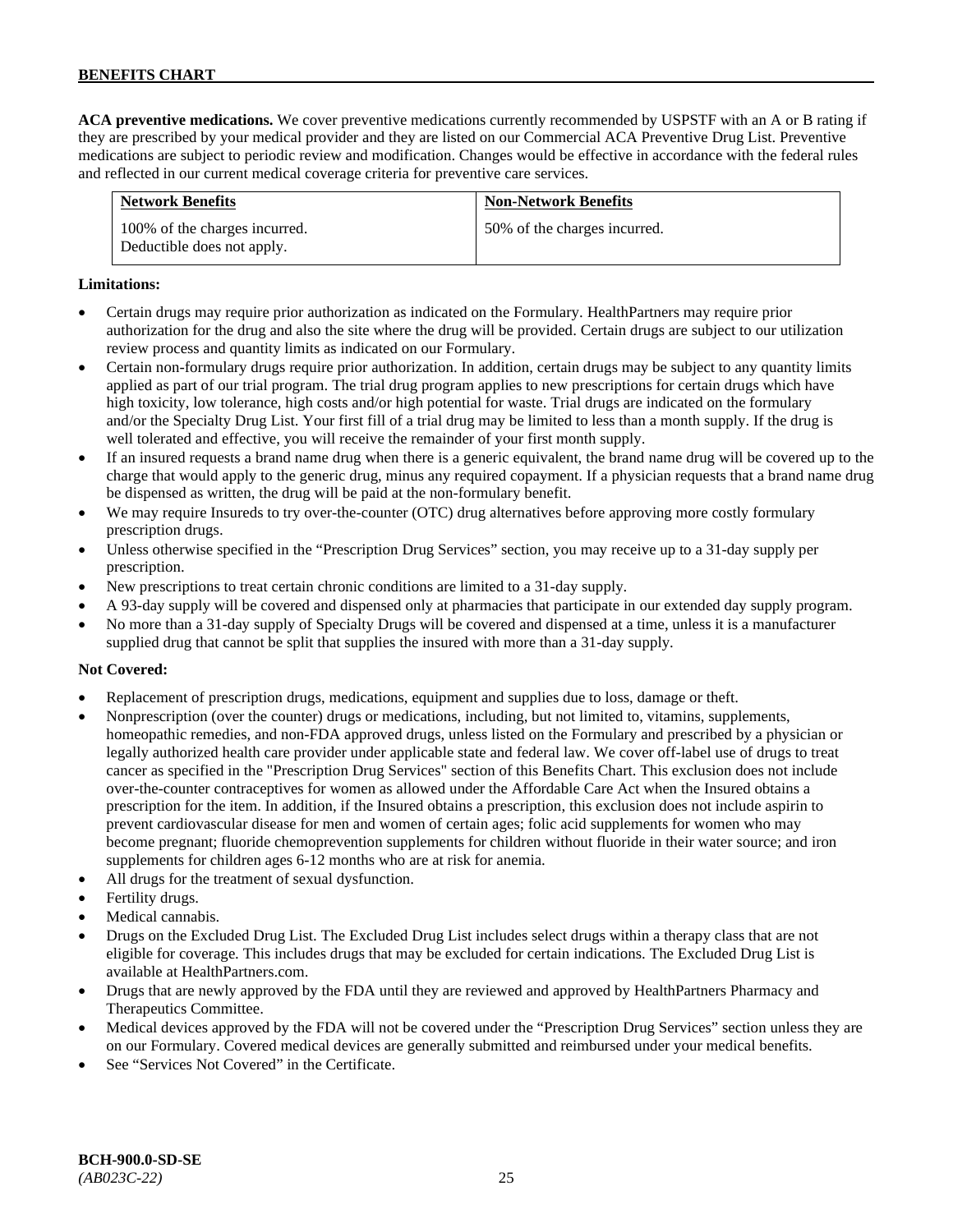### **PREVENTIVE SERVICES**

### **Applicable Definitions:**

**Routine Preventive Services** are routine healthcare services that include screenings, checkups and counseling to prevent illness, disease or other health problems before symptoms occur.

**Diagnostic Services** are services to help a provider understand your symptoms, diagnose illness, and decide what treatment may be needed. They may be the same services that are listed as preventive services, but they are being used as diagnostic services. Your provider will determine if these services are preventive or diagnostic. These services are not preventive if received as part of a visit to diagnose, manage, or maintain an acute or chronic medical condition, illness or injury. When that occurs, unless otherwise indicated below, standard deductibles, copayments or coinsurance apply.

### **Covered Services:**

We cover preventive services which meet any of the requirements under the Affordable Care Act (ACA) shown in the bulleted items below. These preventive services are covered at 100% under the Network Benefits with no deductible, copayments or coinsurance. If a preventive service is not required by the ACA and it is covered at a lower benefit level or if a group qualifies for an exemption or accommodation for certain benefits under the ACA, it will be specified below. Preventive benefits mandated under the ACA are subject to periodic review and modification. Changes would be effective in accordance with the federal rules. Preventive services mandated by the ACA include:

- Evidence-based items or services that have in effect a rating of A or B in the current recommendations of the United States Preventive Services Task Force with respect to the individual;
- Immunizations for routine use in children, adolescents, and adults that have in effect a recommendation from the Advisory Committee on Immunization Practices of the Centers for Disease Control and Prevention with respect to the individual;
- With respect to infants, children, and adolescents, evidence-informed preventive care and screenings provided for in comprehensive guidelines supported by the Health Resources and Services Administration; and
- With respect to women, preventive care and screenings provided for in comprehensive guidelines supported by the Health Resources and Services Administration.

Covered services are based on established medical policies, which are subject to periodic review and modification by the medical or dental directors. These medical policies (medical coverage criteria) are available by calling Member Services, or logging on to your "*my*HealthPartners" account at [HealthPartners.com.](http://www.healthpartners.com/)

#### **ACA and state mandated preventive services are covered as follows:**

**Routine health exams and periodic health assessments.** A physician or health care provider will counsel you as to how often health assessments are needed based on age, sex and health status. This includes screening and counseling for tobacco use and all FDA approved tobacco cessation medications including over-the-counter drugs (as shown in the "Prescription Drug Services" section).

| <b>Network Benefits</b>                                     | <b>Non-Network Benefits</b>  |
|-------------------------------------------------------------|------------------------------|
| 100% of the charges incurred.<br>Deductible does not apply. | 50% of the charges incurred. |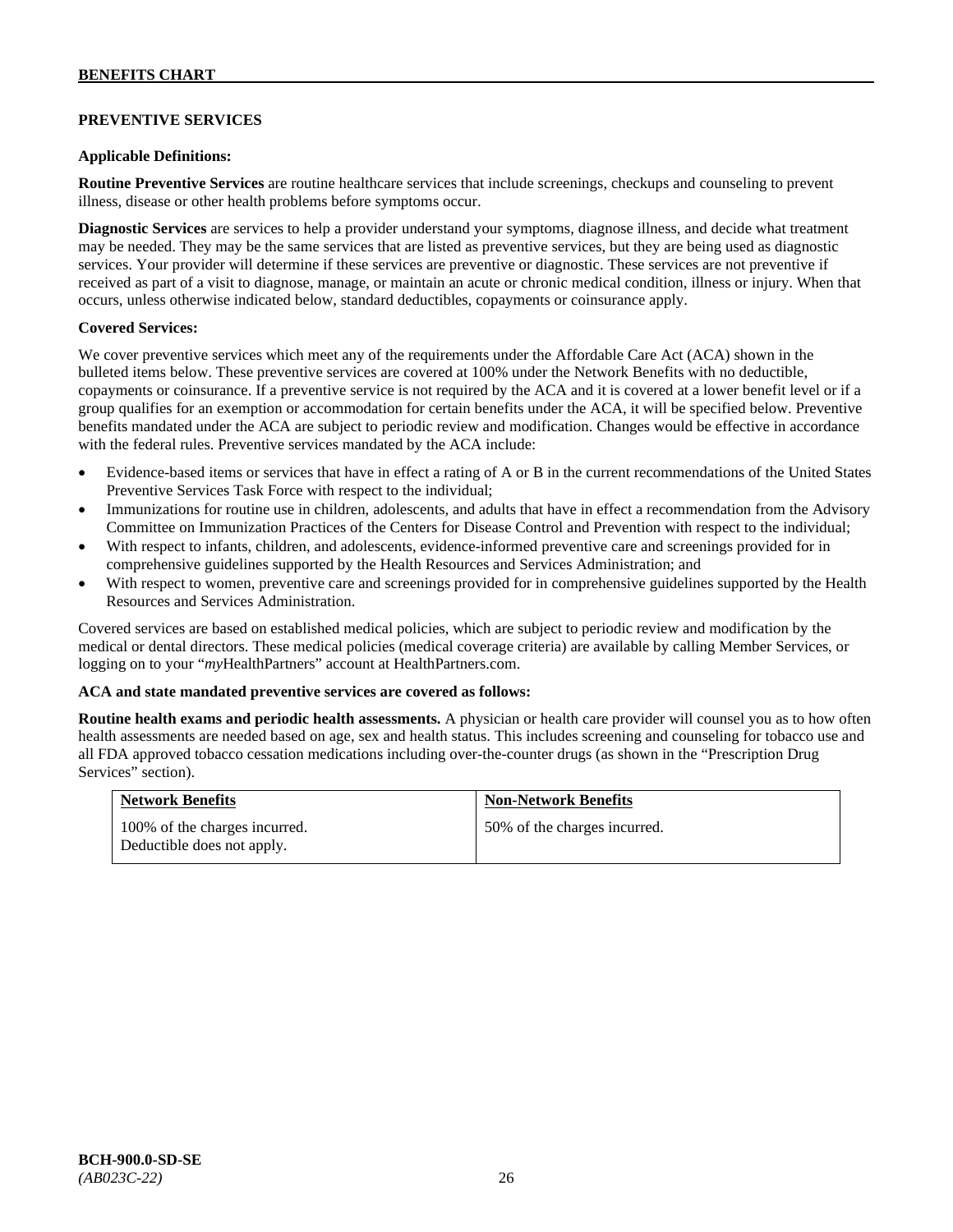**Child health supervision services**. This includes pediatric preventive services such as newborn screenings, appropriate immunizations, developmental assessments and laboratory services appropriate to the age of the child from birth to 72 months, and appropriate immunizations to age 18.

| <b>Network Benefits</b>                                     | <b>Non-Network Benefits</b>  |
|-------------------------------------------------------------|------------------------------|
| 100% of the charges incurred.<br>Deductible does not apply. | 50% of the charges incurred. |

#### **Routine prenatal care and exams**

| <b>Network Benefits</b>                                     | <b>Non-Network Benefits</b>  |
|-------------------------------------------------------------|------------------------------|
| 100% of the charges incurred.<br>Deductible does not apply. | 50% of the charges incurred. |

**Routine postnatal care.** This includes health exams, assessments, education and counseling relating to the period immediately after childbirth.

| <b>Network Benefits</b>                                     | <b>Non-Network Benefits</b>  |
|-------------------------------------------------------------|------------------------------|
| 100% of the charges incurred.<br>Deductible does not apply. | 50% of the charges incurred. |

**Routine screening procedures for cancer.** This includes colorectal screening or other cancer screenings recommended by the USPSTF with an A or B rating. Women's preventive health services below describe additional routine screening procedures for cancer.

| <b>Network Benefits</b>                                     | <b>Non-Network Benefits</b>  |
|-------------------------------------------------------------|------------------------------|
| 100% of the charges incurred.<br>Deductible does not apply. | 50% of the charges incurred. |

**Professional voluntary family planning services.** This includes services to prevent or delay a pregnancy, including counseling and education. Services must be provided by a licensed provider.

| <b>Network Benefits</b>                                     | <b>Non-Network Benefits</b>  |
|-------------------------------------------------------------|------------------------------|
| 100% of the charges incurred.<br>Deductible does not apply. | 50% of the charges incurred. |

#### **Adult immunizations**

| <b>Network Benefits</b>                                     | <b>Non-Network Benefits</b>  |
|-------------------------------------------------------------|------------------------------|
| 100% of the charges incurred.<br>Deductible does not apply. | 50% of the charges incurred. |

**Women's preventive health services.** This includes mammograms, screenings for cervical cancer (pap smears), breast pumps, human papillomavirus (HPV) testing, counseling for sexually transmitted infections, and counseling and screening for human immunodeficiency virus (HIV) and all FDA approved contraceptive methods as prescribed by a doctor, sterilization procedures, education and counseling (see the "Prescription Drug Services" section for coverage of oral contraceptive drugs). For women whose family history is associated with an increased risk for BRCA1 or BRCA2 gene mutations, we cover genetic counseling and BRCA screening without cost sharing, if appropriate and as determined by a physician.

| <b>Network Benefits</b>                                     | <b>Non-Network Benefits</b>  |
|-------------------------------------------------------------|------------------------------|
| 100% of the charges incurred.<br>Deductible does not apply. | 50% of the charges incurred. |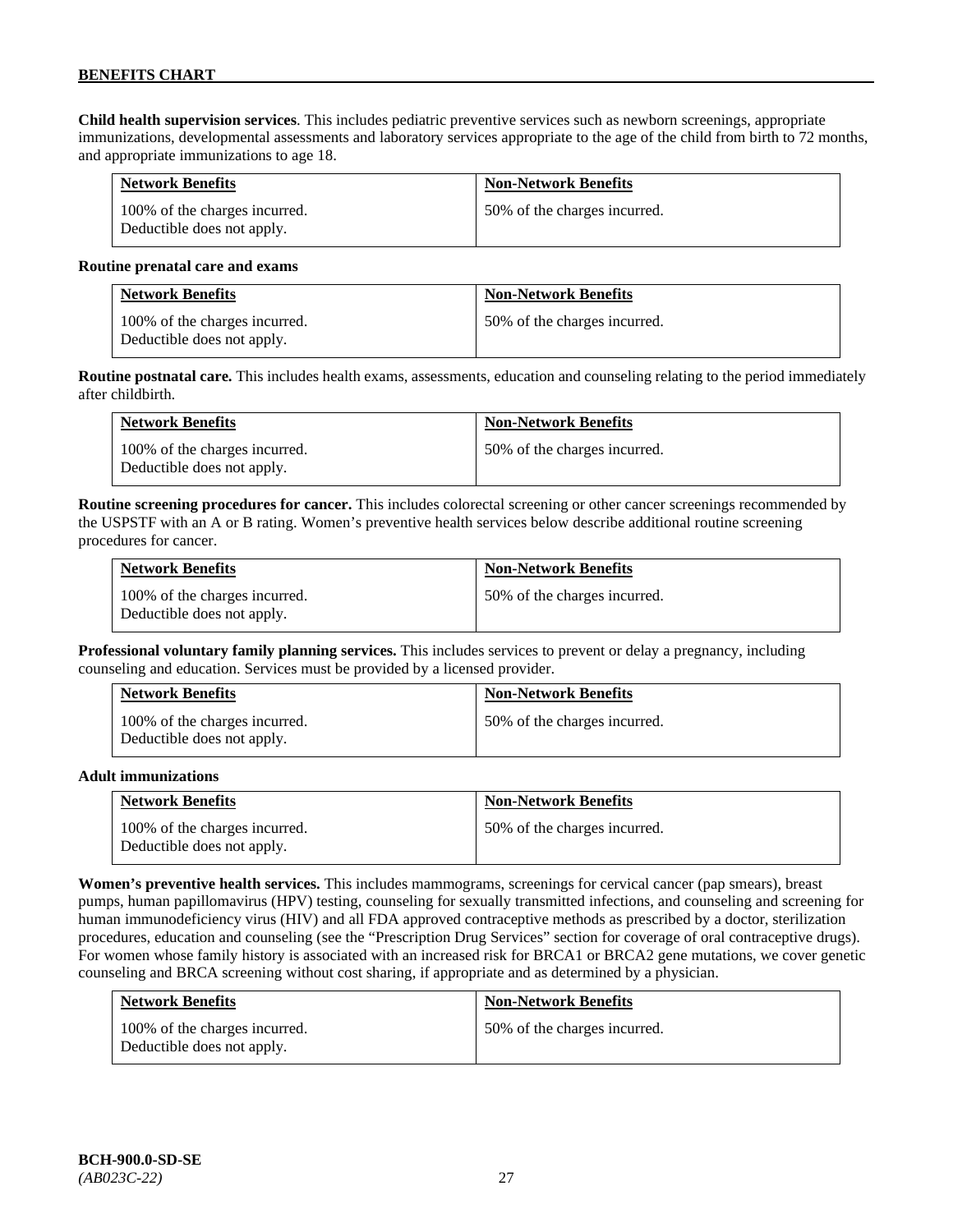**Obesity Screening and Management.** We cover obesity screening and counseling for all ages during a routine preventive care exam. If you are age 18 or older and have a body mass index of 30 or more, we also cover intensive obesity management to help you lose weight. Your primary care doctor can coordinate these services.

| <b>Network Benefits</b>                                     | <b>Non-Network Benefits</b>  |
|-------------------------------------------------------------|------------------------------|
| 100% of the charges incurred.<br>Deductible does not apply. | 50% of the charges incurred. |

# **In addition to any ACA or state mandated preventive services referenced above, we cover the following eligible services:**

### **Routine eye and hearing exams**

| <b>Network Benefits</b>                                     | <b>Non-Network Benefits</b>  |
|-------------------------------------------------------------|------------------------------|
| 100% of the charges incurred.<br>Deductible does not apply. | 50% of the charges incurred. |

**Ovarian cancer surveillance tests for women who are at risk.** "At risk for ovarian cancer" means (1) having a family history that includes any of the following: one or more first-degree or second-degree relatives with ovarian cancer, clusters of female relatives with breast cancer or nonpolyposis colorectal cancer; or (2) testing positive for BRCA1 or BRCA2 mutations. "Surveillance tests for ovarian cancer" means annual screening using: CA-125 serum tumor marker testing, transvaginal ultrasound, pelvic examination or other proven ovarian cancer screening tests currently being evaluated by the federal Food and Drug Administration or by the National Cancer Institute.

| <b>Network Benefits</b>                              | <b>Non-Network Benefits</b>                             |
|------------------------------------------------------|---------------------------------------------------------|
| Coverage level is same as corresponding Network      | Coverage level is same as corresponding Non-Network     |
| Benefit, depending on type of service provided, such | Benefit, depending on type of service provided, such as |
| as Diagnostic Imaging Services, Laboratory Services  | Diagnostic Imaging Services, Laboratory Services        |
| Office Visits for Illness or Injury or Preventive    | Office Visits for Illness or Injury or Preventive       |
| Services.                                            | Services.                                               |

### **Limitations:**

• Services are not preventive if received as part of a visit to diagnose, manage or maintain an acute or chronic medical condition, illness or injury. When that occurs, unless otherwise indicated above, standard deductibles, copayments or coinsurance apply.

### **Not Covered:**

See "Services Not Covered" in the Certificate.

### **TELEHEALTH/TELEMEDICINE SERVICES**

#### **Definitions:**

**Telehealth, Telemedicine, or Virtual Care.** This is a means of communication between a health care professional and a patient. This includes the use of secure electronic information, imaging, and communication technologies, including:

- interactive audio or audio-video
- interactive audio with store-and-forward technology
- chat-based and email-based systems
- physician-to-physician consultation
- patient education
- data transmission
- data interpretation
- digital diagnostics (algorithm-enabled diagnostic support)
- digital therapeutics (the use of personal health devices and sensors, either alone or in combination with conventional drug therapies, for disease prevention and management)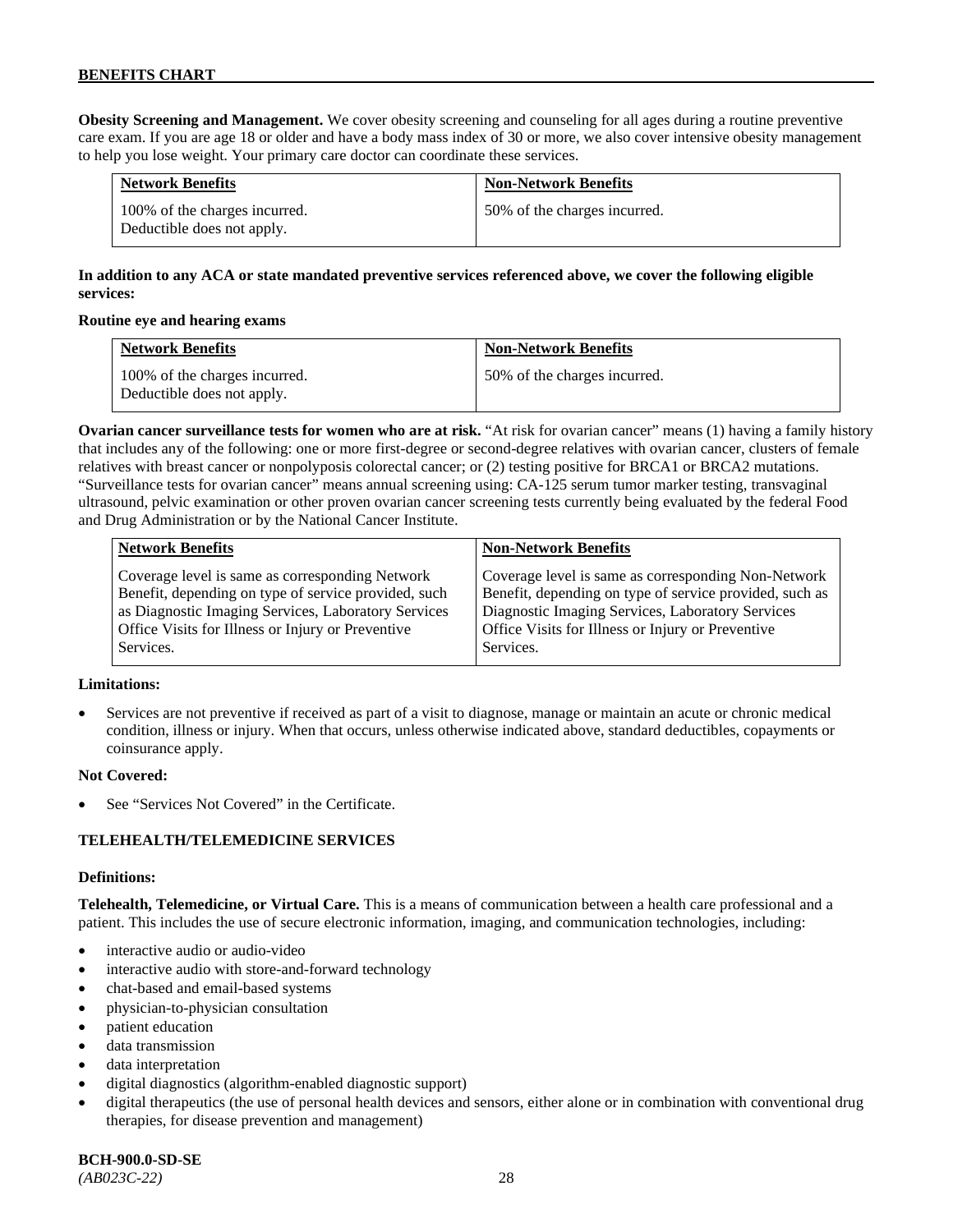Services can be delivered:

Synchronously: the patient and health care professional are engaging with one another at the same time; or Asynchronously: the patient and health care professional engage with each other at different points in time.

**Telephone Visits.** Live, synchronous, interactive encounters over the telephone between a patient and a healthcare provider.

**E-visit or chat-based visits.** Asynchronous online or mobile app encounters to discuss a patient's personal health information, vital signs, and other physiologic data or diagnostic images. The healthcare provider reviews and delivers a consultation, diagnosis, prescription or treatment plan after reviewing the patient's visit information.

**Virtuwell.** This is an online service for you to receive a diagnosis and treatment for certain conditions, such as a cold, flu, ear pain and sinus infections. You may access the Virtuwell website at [Virtuwell.com.](https://www.virtuwell.com/)

**Video Visits.** Live, synchronous, interactive encounters using secure web-based video between a patient and a healthcare provider.

#### **Covered Services:**

The Plan covers the following methods of receiving care for services that would be eligible under the Plan if the service were provided in person.

#### **Scheduled Telephone Visits**

| <b>Network Benefits</b>       | <b>Non-Network Benefits</b>  |
|-------------------------------|------------------------------|
| 100% of the charges incurred. | 50% of the charges incurred. |

#### **E-visits**

#### **Access to online care through Virtuwell at [Virtuwell.com](http://www.virtuwell.com/)**

| <b>Network Benefits</b>       | <b>Non-Network Benefits</b> |
|-------------------------------|-----------------------------|
| 100% of the charges incurred. | Not applicable.             |

#### **All other E-visits**

| <b>Network Benefits</b>       | <b>Non-Network Benefits</b>  |
|-------------------------------|------------------------------|
| 100% of the charges incurred. | 50% of the charges incurred. |

#### **Video visits**

| <b>Network Benefits</b>                                                                                                                                                                          | <b>Non-Network Benefits</b>                                                                                                                            |
|--------------------------------------------------------------------------------------------------------------------------------------------------------------------------------------------------|--------------------------------------------------------------------------------------------------------------------------------------------------------|
| Coverage level is same as corresponding Network<br>benefit, depending on type of service provided, such as<br>Office Visits for Illness or Injury, Inpatient or<br>Outpatient Hospital Services. | Coverage level is same as corresponding Non-Network<br>Benefit, depending on type of service provided, such as<br>Office Visits for Illness or Injury. |

#### **Not Covered:**

See "Services Not Covered" in the Certificate.

#### **TRANSPLANT SERVICES**

#### **Applicable Definitions:**

**Autologous.** This is when the source of cells is from the individual's own marrow or stem cells.

**Allogeneic.** This is when the source of cells is from a related or unrelated donor's marrow or stem cells.

**Autologous Bone Marrow Transplant.** This is when the bone marrow is harvested from the individual and stored. The patient undergoes treatment which includes tumor ablation with high-dose chemotherapy and/or radiation. The bone marrow is reinfused (transplanted).

**BCH-900.0-SD-SE**  *(AB023C-22)* 29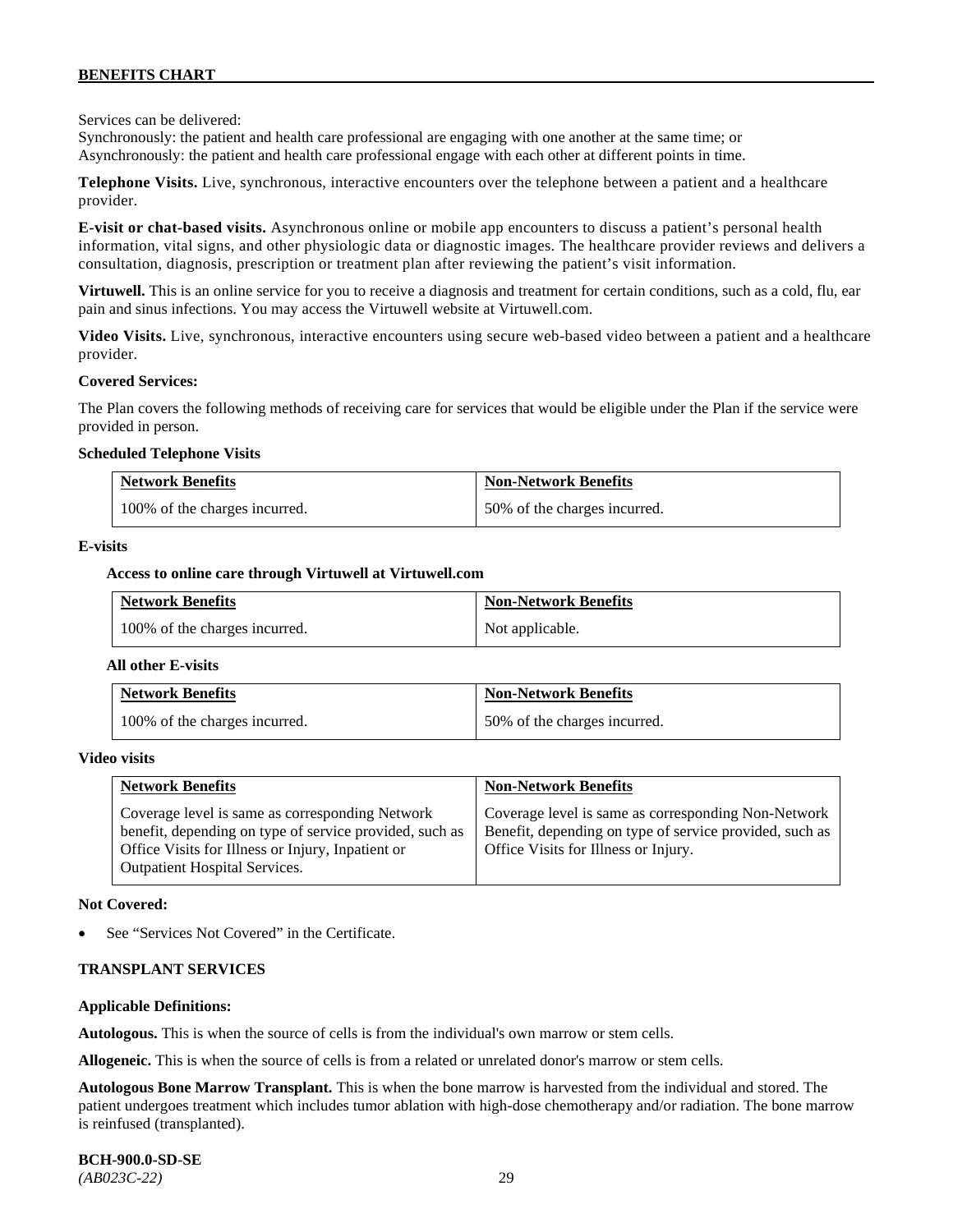**Allogeneic Bone Marrow Transplant.** This is when the bone marrow is harvested from the related or unrelated donor and stored. The patient undergoes treatment which includes tumor ablation with high-dose chemotherapy and/or radiation. The bone marrow is reinfused (transplanted).

**Autologous/Allogeneic Stem Cell Support.** This is a treatment process that includes stem cell harvest from either bone marrow or peripheral blood, tumor ablation with high-dose chemotherapy and/or radiation, stem cell reinfusion, and related care. Autologous/allogeneic bone marrow transplantation and high dose chemotherapy with peripheral stem cell rescue/support are considered to be autologous/allogeneic stem cell support.

**Designated Transplant Center.** This is any health care provider, group or association of health care providers designated by us to provide services, supplies or drugs for specified transplants for our Insureds.

**Transplant Services.** This is transplantation (including retransplants) of the human organs or tissue listed below, including all related post-surgical treatment, follow-up care and drugs and multiple transplants for a related cause. Transplant services do not include other organ or tissue transplants or surgical implantation of mechanical devices functioning as a human organ, except surgical implantation of an FDA approved Ventricular Assist Device (VAD) or total artificial heart, functioning as a temporary bridge to heart transplantation.

Prior authorization is required prior to consultation to support coordination of care and benefits.

### **Covered Services:**

We cover eligible transplant services (as defined above) while you are covered under this Benefits Chart. Transplants that will be considered for coverage are limited to the following:

- Kidney transplants for end-stage disease.
- Cornea transplants for end-stage disease.
- Heart transplants for end-stage disease.
- Lung transplants or heart/lung transplants for: (1) primary pulmonary hypertension; (2) Eisenmenger's syndrome; (3) end-stage pulmonary fibrosis; (4) alpha 1 antitrypsin disease; (5) cystic fibrosis; and (6) emphysema.
- Liver transplants for: (1) biliary atresia in children; (2) primary biliary cirrhosis; (3) post-acute viral infection (including hepatitis A, hepatitis B antigen e negative and hepatitis C) causing acute atrophy or post-necrotic cirrhosis; (4) primary sclerosing cholangitis; (5) alcoholic cirrhosis; and (6) hepatocellular carcinoma.
- Allogeneic bone marrow transplants or peripheral stem cell support associated with high dose chemotherapy for: (1) acute myelogenous leukemia; (2) acute lymphocytic leukemia; (3) chronic myelogenous leukemia; (4) severe combined immunodeficiency disease; (5) Wiskott-Aldrich syndrome; (6) aplastic anemia; (7) sickle cell anemia; (8) non-relapsed or relapsed non-Hodgkin's lymphoma; (9) multiple myeloma; and (10) testicular cancer.
- Autologous bone marrow transplants or peripheral stem cell support associated with high-dose chemotherapy for: (1) acute leukemias; (2) non-Hodgkin's lymphoma; (3) Hodgkin's disease; (4) Burkitt's lymphoma; (5) neuroblastoma; (6) multiple myeloma; (7) chronic myelogenous leukemia; and (8) non-relapsed non-Hodgkin's lymphoma.
- Pancreas transplants for simultaneous pancreas-kidney transplants for diabetes, pancreas after kidney, living related segmental simultaneous pancreas kidney transplantation and pancreas transplant alone.

To receive Network Benefits, charges for transplant services must be incurred at a Designated Transplant Center.

The transplant-related treatment provided, including expenses incurred for directly related donor services, shall be subject to and in accordance with the provisions, limitations, maximum and other terms of this Benefits Chart.

Medical and hospital expenses of the donor are covered only when the recipient is an Insured and the transplant and directly related donor expenses have been prior authorized for coverage. Treatment of medical complications that may occur to the donor are not covered. Donors are not considered Insureds, and are therefore not eligible for the rights afforded to Insureds under the Certificate.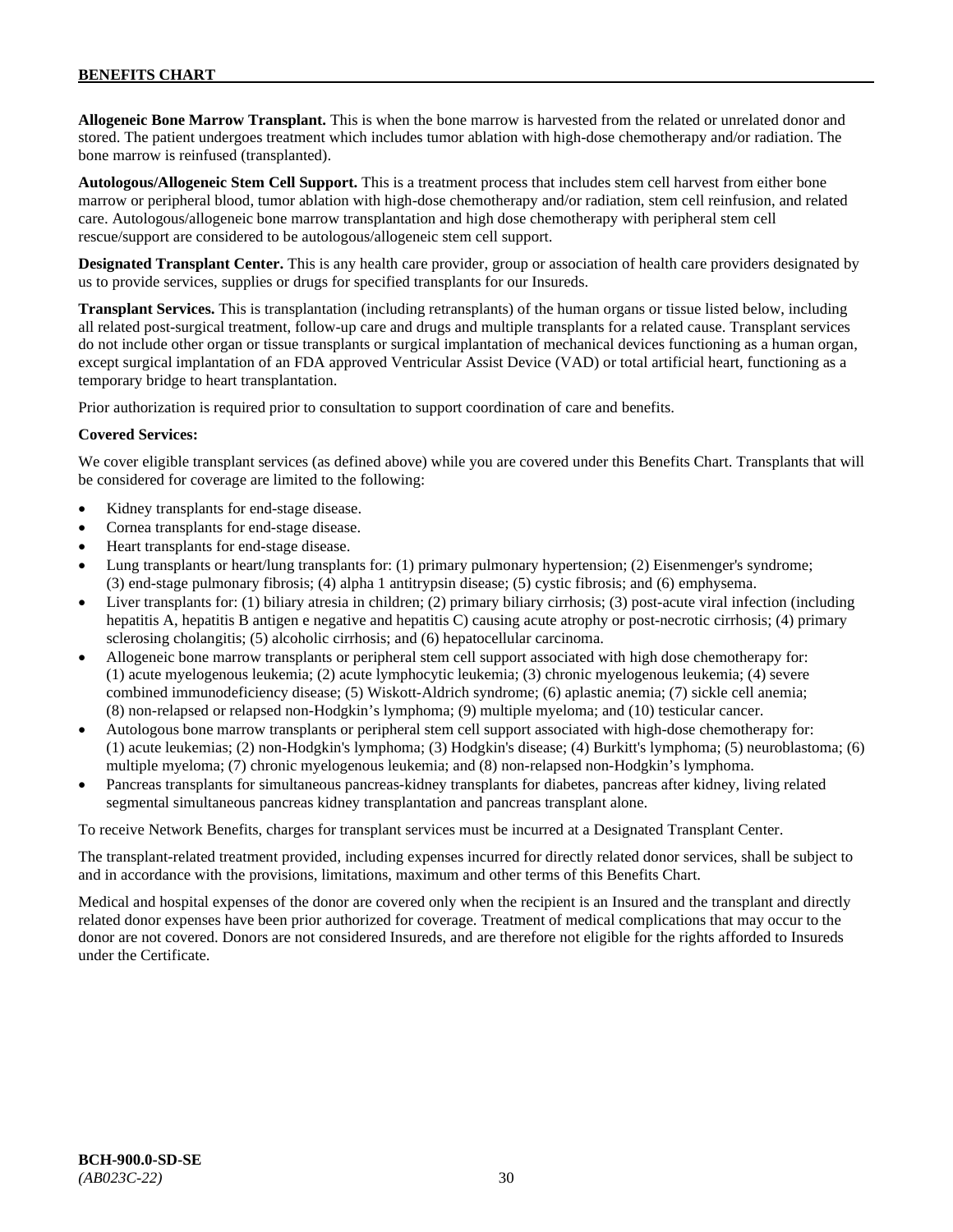The list of eligible transplant services and coverage determinations are based on established medical policies, which are subject to periodic review and modifications by the medical director.

| <b>Network Benefits</b>                          | <b>Non-Network Benefits</b>                          |
|--------------------------------------------------|------------------------------------------------------|
| See Network Inpatient Hospital Services benefit. | See Non-Network Inpatient Hospital Services benefit. |

### **Transplant travel benefit for network benefits**

We may provide travel and lodging when an Insured needs a transplant and a designated transplant center is greater than 100 miles from the Insured's primary address.

This benefit is subject to our medical policies (medical coverage criteria). Coverage criteria are available by calling Member Services, or logging on to your "*my*HealthPartners" account a[t healthpartners.com.](http://www.healthpartners.com/)

When submitting receipts for travel and lodging, the Insured will need to attach a letter explaining that the receipts are in conjunction with an authorized organ or bone marrow transplant and include the recipient's name and member ID number or complete a Lodging and Travel Claim form with the receipts.

| <b>Network Benefits</b>                                                                                                                                                                                                                                 | <b>Non-Network Benefits</b> |
|---------------------------------------------------------------------------------------------------------------------------------------------------------------------------------------------------------------------------------------------------------|-----------------------------|
| Transplant travel benefits are covered under the<br>Network transplant services benefit.                                                                                                                                                                | No coverage.                |
| Expenses for travel and lodging for the insured (the<br>transplant recipient) and one adult companion, or up to<br>two companions for a transplant recipient who is a<br>minor dependent, may be covered up to a maximum of<br>\$10,000 per transplant. |                             |
| Lodging coverage is limited to \$100 per day.                                                                                                                                                                                                           |                             |

#### **Not Covered:**

- We consider the following transplants to be investigative and do not cover them: surgical implantation of mechanical devices functioning as a permanent substitute for human organ, non-human organ implants and/or transplants and other transplants not specifically listed in this Benefits Chart.
- See "Services Not Covered" in the Certificate.